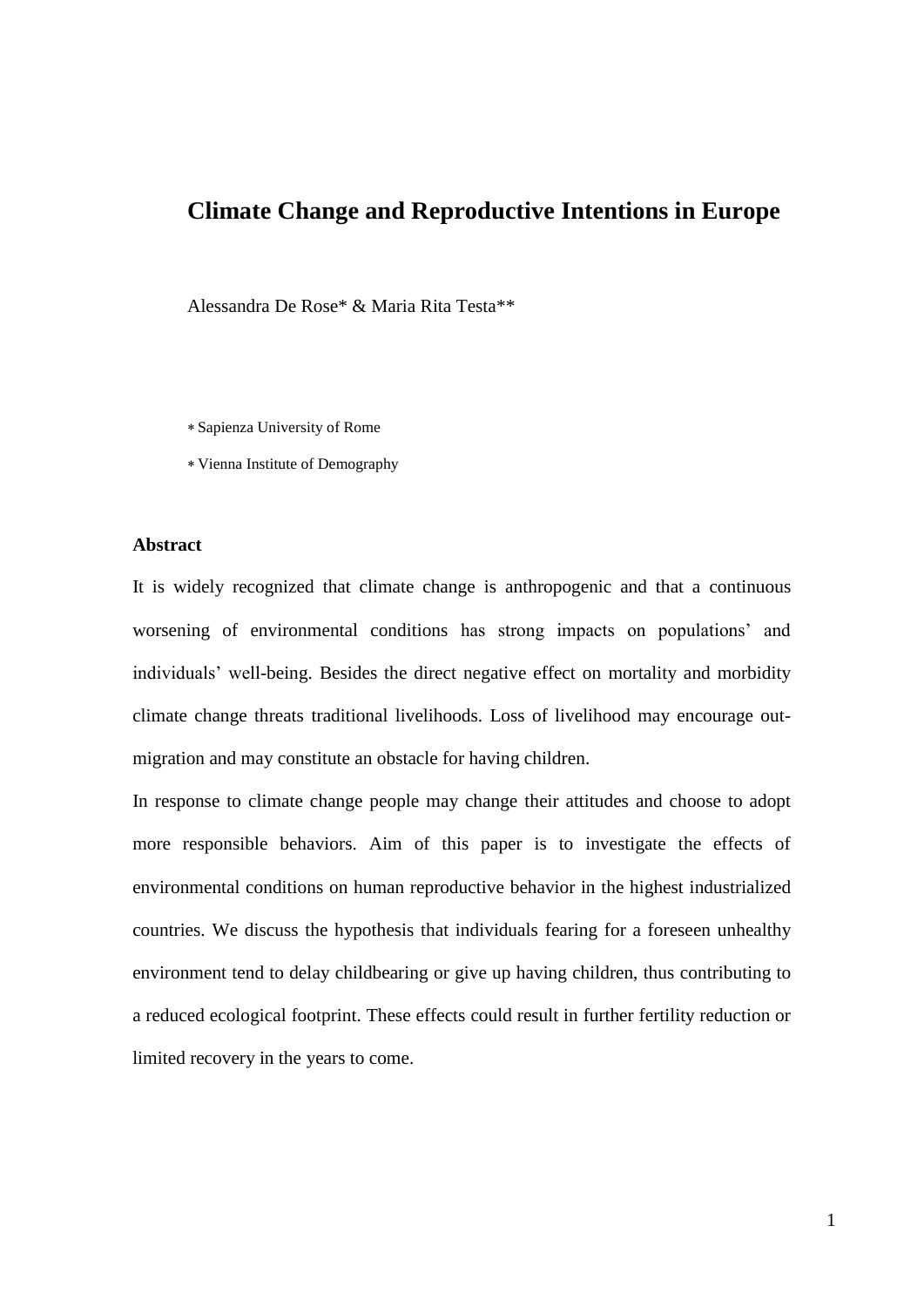**Keywords:** climate change, fertility intentions, environmental condition, fertility, multi-level analysis, Europe

#### **1. Introduction**

The harsh impacts of climate change and related hazards are increasingly being felt across the world. A large consensus has emerged among natural scientists about the nature and the impact of climate change. It is widely recognized that climate change is largely anthropogenic and that, in turn, a continuous worsening of environmental conditions has a strong impacts on populations' and individuals' well-being (Lutz 2009).

Besides the direct negative effect on mortality and morbidity caused by extreme events such as severe storms, hurricanes, inundations, etc., climate change threats traditional livelihoods and people will likely be exposed to increasing health hazards resulting from changing regional and temporal pattern of temperature and humidity, which may impact agricultural production and the spread of certain diseases.

Loss of livelihood may force or simply encourage out-migration (McBean&Ajibade 2009) but also social disruption and economic hardship. It has been demonstrated (Rendall 2011) that Hurricane Katrina occurred in the city of New Orleans in 2005 caused an excess breakup of unions besides and after the direct impact on family disruption. Similar effect could be expected on human reproduction, though the studies on that are still lacking (Rendall cit.).

Whether and to what extent these hazards will result in human fatalities depends on the vulnerability of the people affected or positively put, on their robustness and resiliency, which are in turn affected by economic and cultural development level of the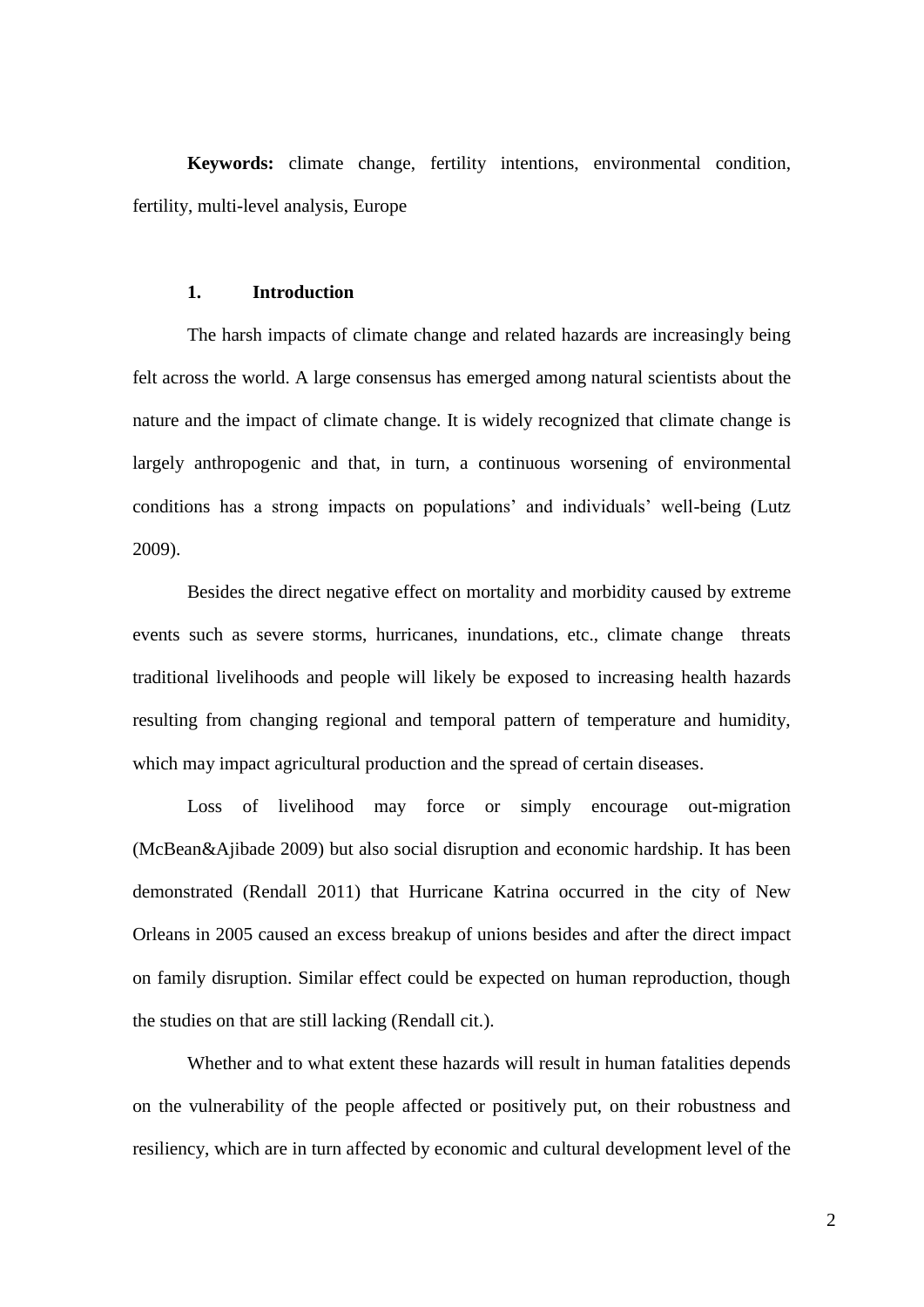population involved. This result in different strategies adopted for strengthening adaptive capacities for coping with unavoidable climate change (Lutz cit.).

In countries where the environmental sensitivity is the more and more spread, people response to climate change also adopting more responsible behaviors and changing their attitudes.

Aim of this paper is to investigate the effects of the worsening environmental conditions on human reproduction in the highest industrialized countries. On the one hand, we will document the biological effect of pollution on fecundity and reproductive health of women and men; on the other hand, we will discuss the hypothesis that individuals fearing for a foreseen unhealthy environment may adopt attitudes and behaviors leading to delay childbearing or give up having children, thus contributing to a reduced ecological footprint. Both these effects could result in further fertility reduction or limited recovery in the years to come.

### **2. Background**

#### *2.1 Climate change and health*

The Fourth Assessment Report of the IPCC (International Panel on Climate Change) highlighted that climate change and its variability are and will be a threat to human health (Christensen JH et al. 2007).

Climate change contributes to the global burden of disease and premature death. Growing evidence of the effects of changes climate on human health indicates that climate change not only alters the distribution of some infectious disease vectors and the distribution of some allergenic pollen species but has also increased the risk of death linked to heat waves. In the future, the expected trend of exposures significant for human health related to climate change indicates an increase in malnutrition and in the amount of people subject to disease and injury due to heat waves, floods, storms, fires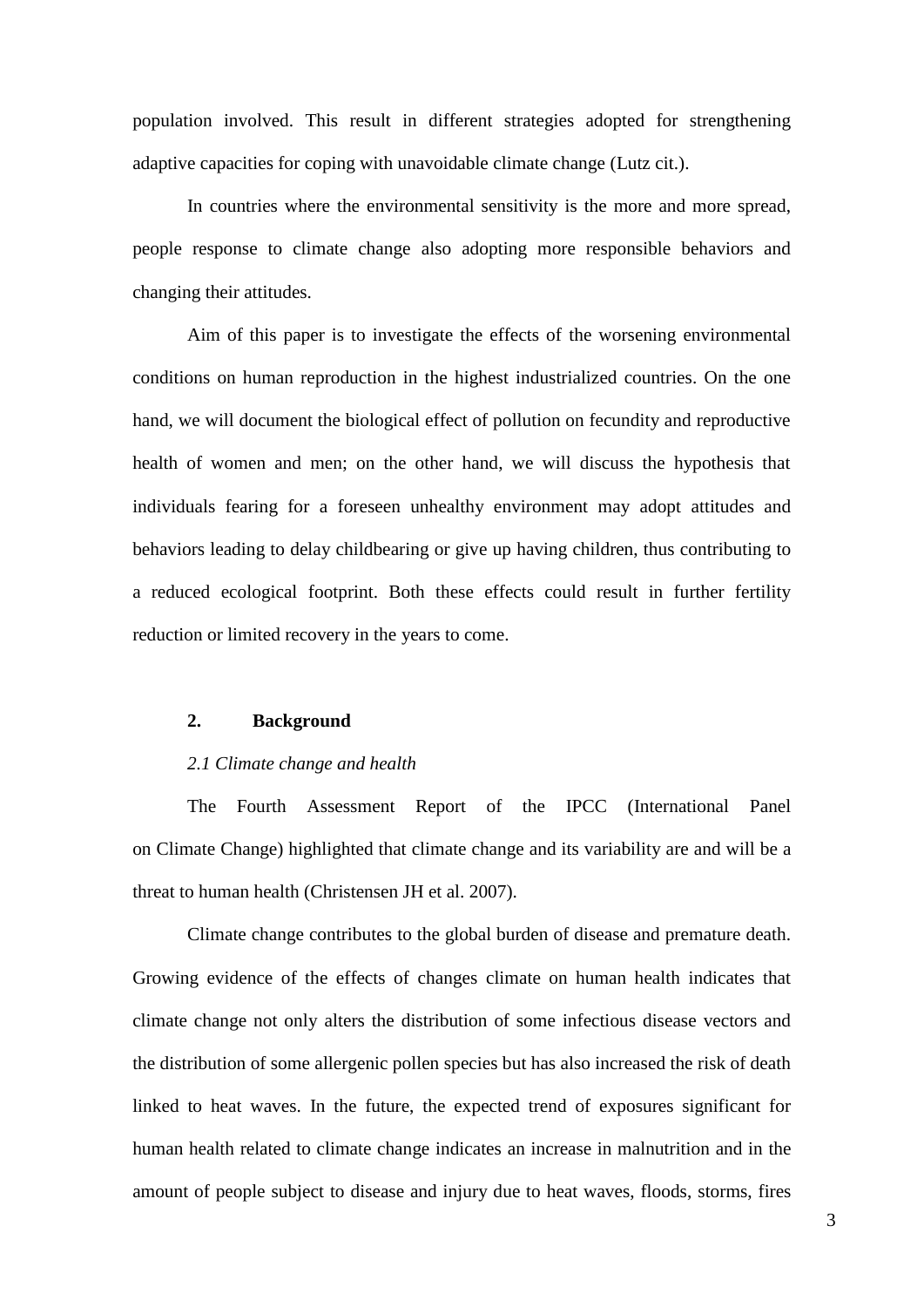and drought. In addition, the weight will rise in the rate of diarrheal diseases and the frequency of cardio-respiratory diseases due to higher concentrations of ozone. We can also expect that climate change will have some beneficial effects on health, such as, for example, less deaths from cold. It is expected, however, that this benefit is unbalanced by negative effects of rising temperatures worldwide, especially in developing countries (Confalonieri et al. 2007).

However, research on specific aspects of climate-health relationship is still at an early stage because there is uncertainty about the chemical and biological processes by which climate affect the diseases structure, because there are no epidemiological studies on a large scale, and because it is difficult to model the many aspects of human health.

Namely the research over the toxic effects that many substances have on reproductive apparatus, both male and female is relatively recent. The experimental, clinical and epidemiological studies indicate that reproductive health, from production of sperm and oocytes, to fertilization and intrauterine and postnatal development of the offspring, may be a particularly vulnerable target (Stazi&Mantovani 2001).

Special attention is devoted to endocrine disruptor chemicals (EDC) that are a group of contaminants of environment and food interfering with endocrine homeostasis, especially of sexual steroids and hormones thyroid. The definition most commonly accepted reports: "an endocrine disrupter is an exogenous substance, or a mixture, which alters the functionality of the endocrine system, causing effects adverse health effects in an organism, or in its progeny, or in a sub-population".<sup>1</sup> It has been widely documented EDCs have serious potential impact on reproductive health, such as infertility, uterine pathologies (for example, endometriosis), malformations of the reproductive system (i.e., hypospadias), increased susceptibility to tumors of target

1

<sup>1</sup> European Workshop on the Impact of Endocrine Disrupters on Human Health and Wildlife. Weybridge December 2-4, 1996.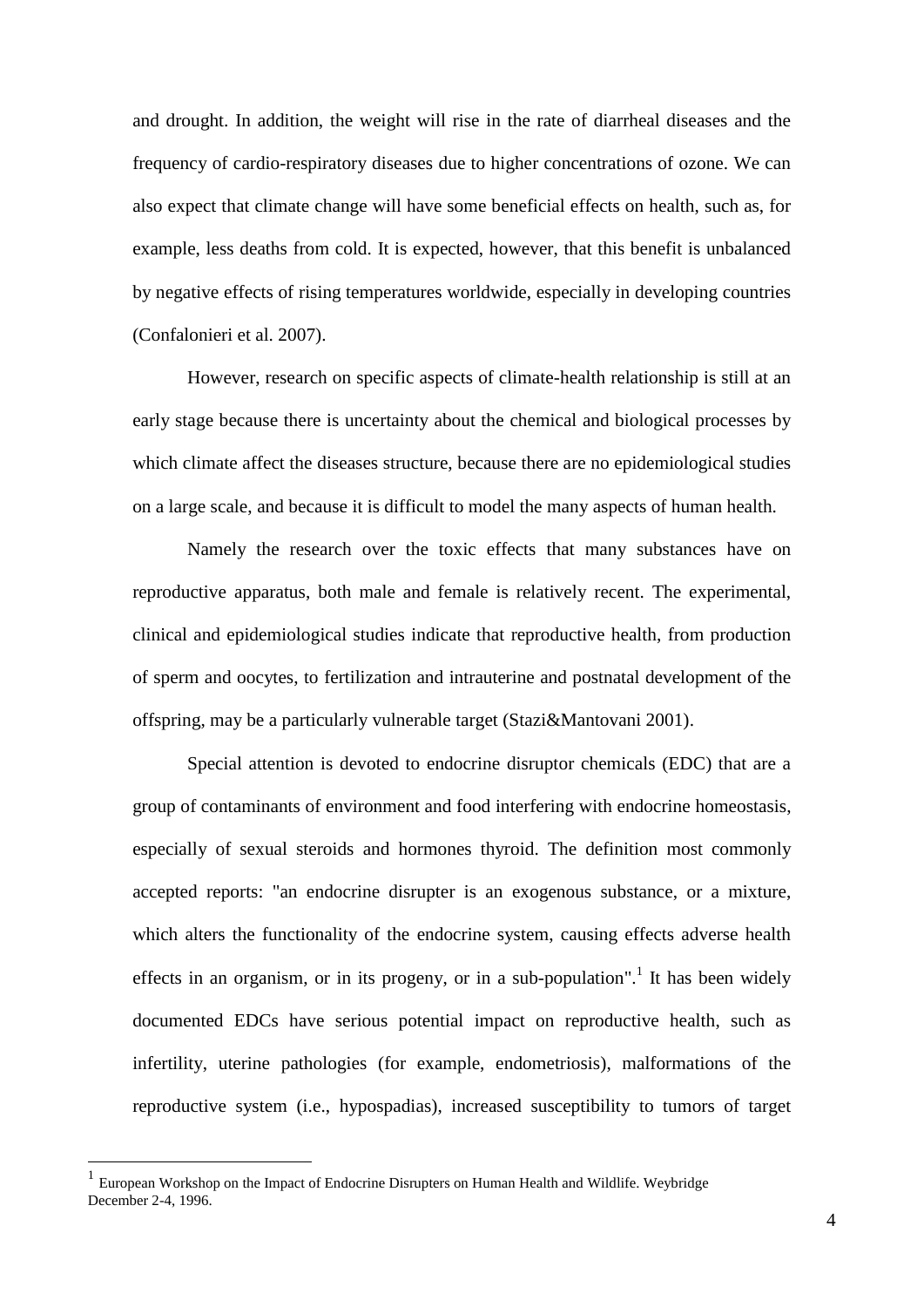tissues (for example, testis). Studies conducted so far demonstrate the role of specific chemicals substances which selected professional categories are exposed to, but also show an increase of the effect of more common homogeneous groups of toxic substances (pesticides, metals, dioxins, etc.) which a large part of population is exposed to in common livelihood (Maranghi & Mantovani 2003).

Although a significant impact on population level fecundity is still to be proved (Bonarini, forthcoming) the worrying about a possible diffusion of these health alerts due to a worsening of environmental conditions and related climate change is hard to ignore.

Finally, climate change could have an effect on psychosocial health. The increasing perception of risk of fatal event, or environmental disasters, deeply affects physical, mental and emotional health of people (Costello et al. 2009). Even those who escape death or injury can be left traumatized by the loss of relatives, friends and belongings. At societal level, the uncertainty might cause increased levels of psychological stress because of instabilities, both a perceived and a real one (Fritze et al. 2008).

### *2.2 Climate change and human choices*

An important question to be answered is whether and how people contribute to moderate the environmental risks or react to them by making informed or wise choices. Humans can choose to respond to the prospect of climate change and can decide, with certain degrees of freedom, what steps to take. At community level, they can develop new technologies that will allow economic development while reducing the anthropogenic contributions to climate change. Since it is a global issue, the obvious decision makers are the governments of nation states who have enjoyed legitimacy as the arbiters of high policy throughout the modern era. People usually expect their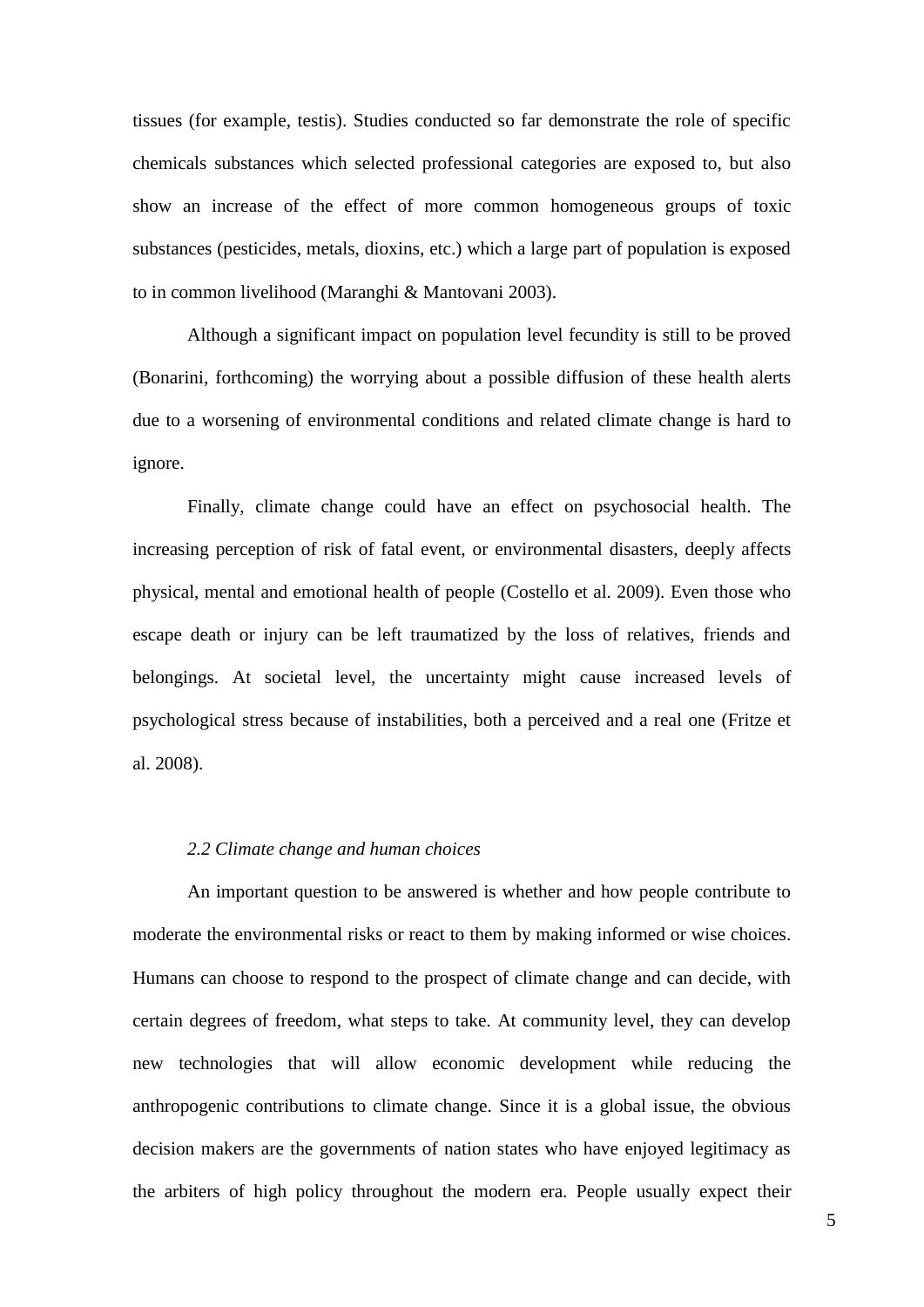governments to choose goals (such as emissions reductions) and policy instruments (e.g., a carbon tax). This is the reason why most of the social sciences research on the topic of climate change focuses on the macro level of national and international political choices. However, research at the macro level may reduce important dimensions of actions and decisions taken at different levels, closer to the individuals. The slogan, "Think globally—act locally" expresses the widespread recognition that choices are made at the micro level, by individuals and groups in particular places. Even in the context of national or international regulations, firms, families, communities, and citizens choose how to respond to incentives and sanctions, or to try independent and voluntary strategies to moderate or adapt to environmental issues, by means of responsible behaviors (Rayner & Malone 1998).

The voluntary childbearing limitation - strongly advocated by international institutions - can be considered as a responsible behavior that individuals adopt both to reduce the ecological footprint and to avoid exposing a new pregnancy and the unborn child to environmental risks.

Here we explore the hypothesis that in Western countries, particularly in Europe, the spread of environmental awareness and the fear of the effects of climate change are the more and more popular as reasons not to have children or to delay its calendar.

### *2.3 Climate change and fertility intentions*

The relationship between environmental concerns and fertility is an issue that has not received a great deal of attention in the literature (Swim et al.2009). Recent studies have demonstrated a link between local environmental concerns and reduced fertility (Ghimire and Mohai 2006). The authors of this study examined the relationship between three specific environmental concerns (agricultural productivity, water quality, and status of groundwater table) and contraceptive use in Chitwan Valley, Nepal, and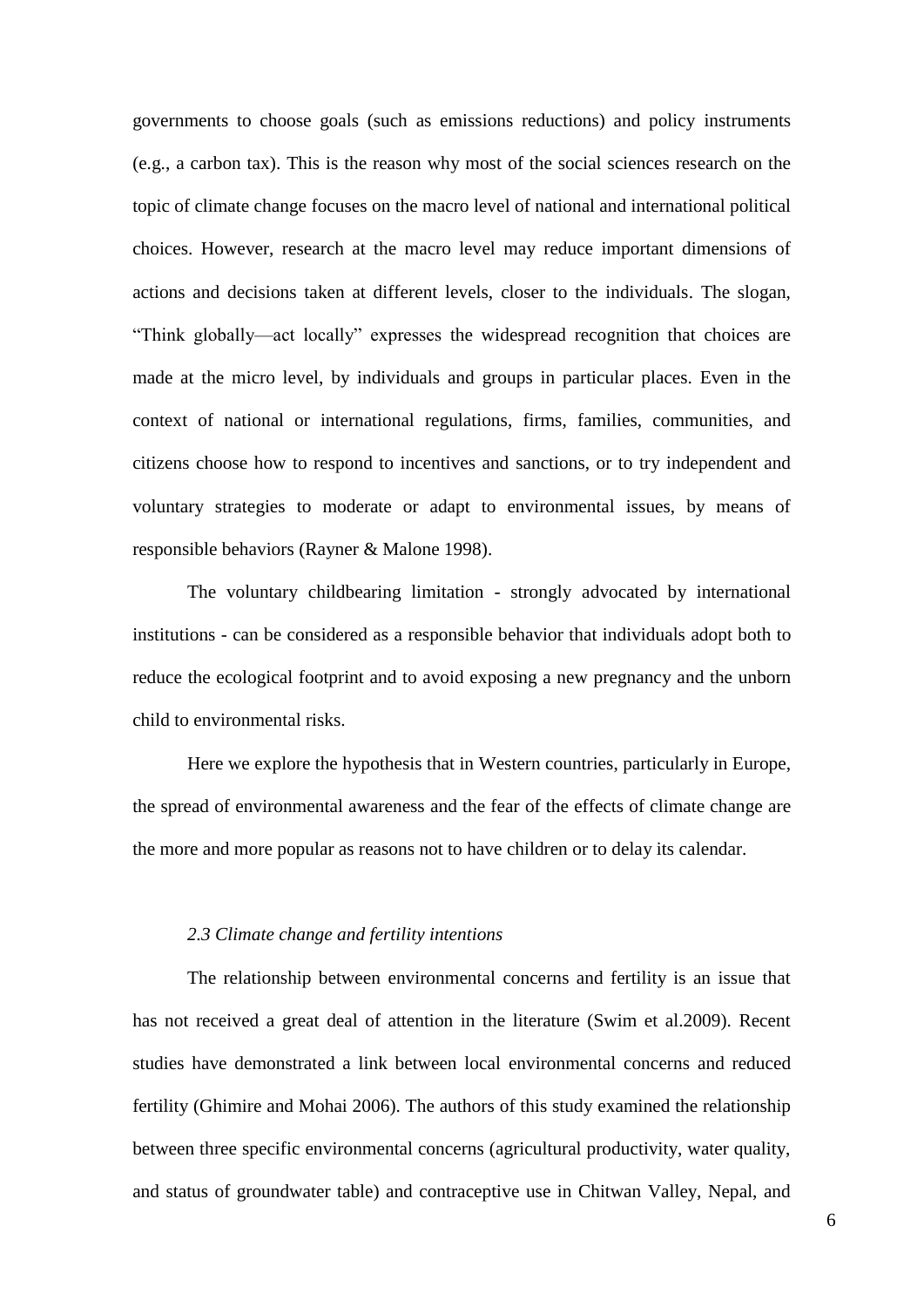they found that concern over crop production was positively associated with contraceptive use, after controlling for a set of relevant demographic variables. They argued that the impact of increasing environmental concerns on fertility behavior may be more prevalent in societies where locally used resources are scarce.

There has been only little empirical investigation in the relationship between environmental concerns and fertility intentions. An important exception is the study carried out in the Thunder Bay (Canada) by Arnocky et al. (2012). This research has shown that couples who believe that pollution has affected their physical and mental health tend to have a less positive attitude toward having children and desire to have fewer children in their lifetime than people not concerned about the negative impact of pollution on their health status (Arnocky et al. 2012).

One complicating thing is the complexity of the causal mechanism behind this relationship: it can be that when ecological conditions are perceived as being unfavourable to childbearing, individuals see raising a large number of children as too difficult; but, on the other side, having more children will be unfavourable because of the negative effects of population growth on the local environment. Thus, having fewer children may be considered an effective means of reducing one's carbon footprint.

### **3. Research hypotheses**

There are two main types of environmental concerns that can be considered in a study of fertility intentions: the first one involves concerns about humanity's role in affecting natural environment; the second one considers concerns with human beings' health risks due to pollution. In relation with fertility intentions these concerns can be translated as follows: individuals who believe they can make a positive contribution to the environment may tend to remain childless; alternatively, they may believe that poor environmental quality may threaten the well-being of potential offspring. Of course,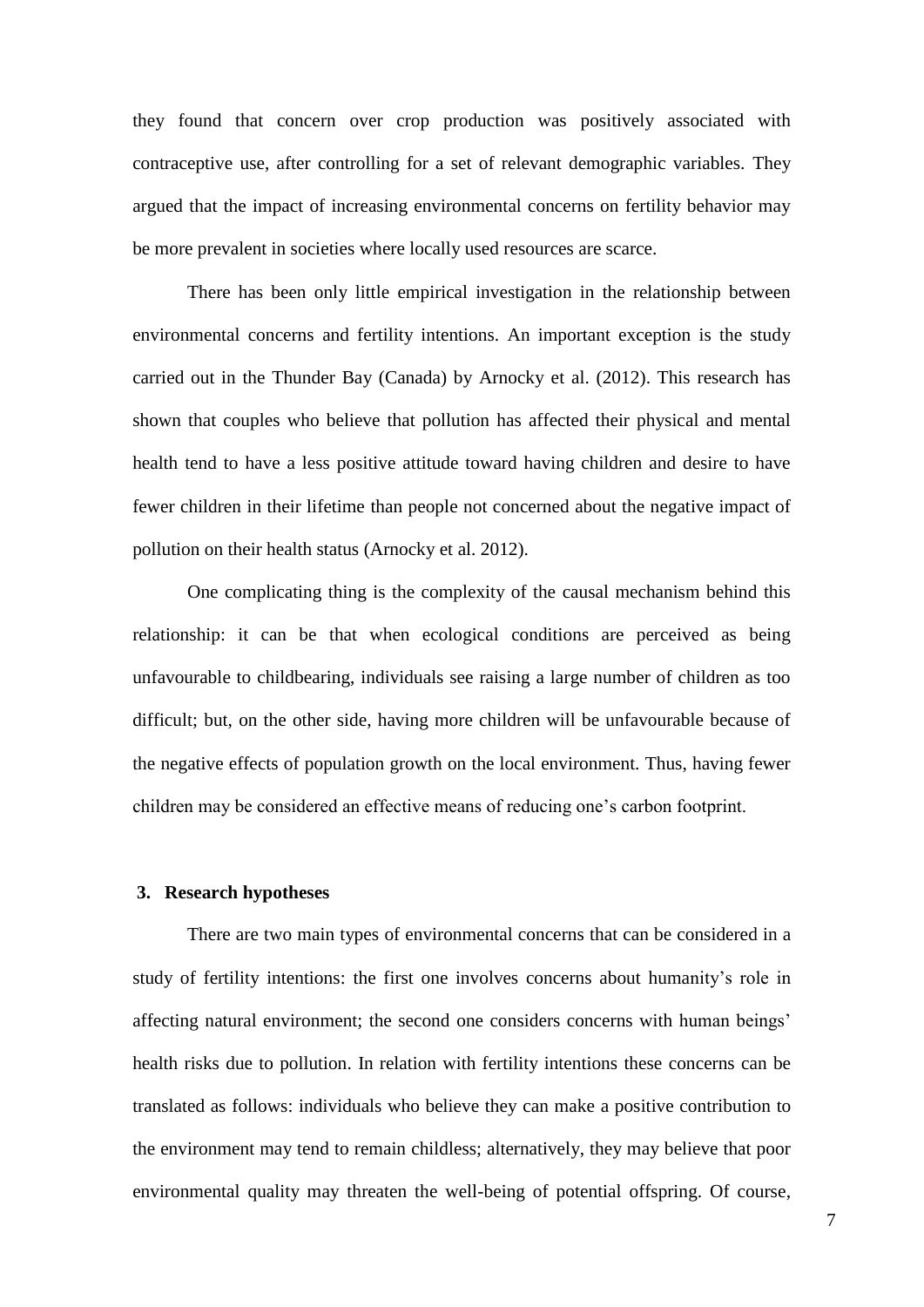fertility intentions are determined by a set of different individual- and contextual-level factors and it is difficult to disentangle the impact of subjective environmental concerns from the influence of all these other factors at both individual and contextual level.

In this study, we suppose that individuals' fertility intentions are negatively influenced by their environmental concerns (**research hypothesis 1**) and that this relationships holds not only at individual but also at country level across the EU countries (**research hypothesis 2**); moreover, the negative climate change – intention relation is significantly mediated by educational level: people who are better educated and do have concerns on climate change tend to indicate a preference for larger family sizes than their less educated and worried counterpart (**research hypothesis 3**). The more educated people may think that the environmental challenge can be faced successfully with some progress and responsible behaviors.

### **4. Data**

The empirical analysis is based on the Eurobarometer surveys carried out in 2011 in the 27 EU countries. In this survey the stratified sampling procedure assures nearly equal probability samples of about 1,000 respondents in each of the countries. The sample size allows equally precise estimates for small and large countries, as well as to make comparisons between sub-groups broken down by sex, age, education, marital status, and so on. The surveys used a single uniform questionnaire design, with particular attention being paid to equivalent question wording across languages.

The analytical sample consists of 8278 people aged 20 to 45 who answered the question on fertility intentions: 3556 childless, 2096 with one child, and 2626 with two children. The non-response rate was slightly less than 15%. A missing answer may be symptomatic of certain fertility plans (Morgan 1981 and 1982). However, we simply excluded from the analysis all individuals who did not report any intended family size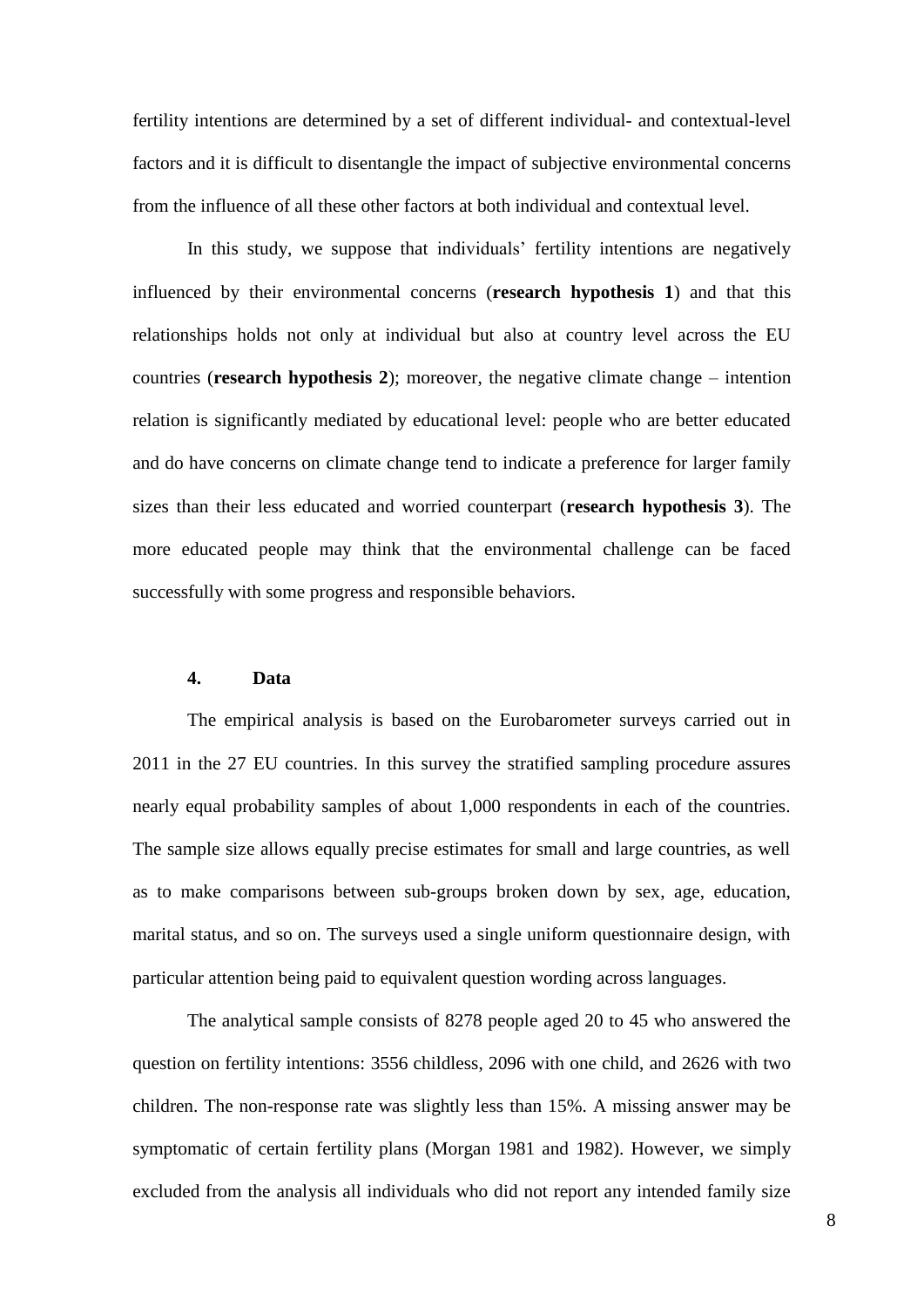in order to avoid potential complications given the absence of auxiliary information on this item. The results obtained from the analysis run on the sub-set of valid responses are reliable under the standard "missing at random assumption" (Little and Rubin 2002).

The models are formally based on two levels: individuals and countries (referred to as "clusters") as described in **Table I**. As is shown in this table, the hierarchical structure is quite unbalanced. This lack of balance is not a problem, as it is efficiently handled by maximum-likelihood methods. The number of clusters and their sizes are sufficient to achieve high levels of power and accuracy of the asymptotic distributions of the estimators (Stegmueller 2013; Snijders and Bosker 1999), and thus allow for reliable inferences. Multilevel models assume random sampling at all levels, while our survey design in fact does not use sampling at the country level. Even in this latter case the use of multilevel models is justified on the basis of the advantages offered by this approach, i.e., explicit inclusion of country-level explanatory variables and countrylevel residual variation in the models (Hox et al.2012).

For the estimates computation we used the program gllamm which runs in the statistical package Stata and estimates GLAMMs (Generalized Linear Latent and Mixed Models) by maximum likelihood, i.e., via a maximization algorithm with adaptive quadrature, assuming Gaussian random effects (Skrondal and Rabe-Hesketh, 2004).

### **5. The model**

Multilevel models were run in order to represent the complex causal process underlying the behaviour of individuals living in a social context, and to draw valid inferences regarding the relationships at the relevant hierarchical levels. As is usual in a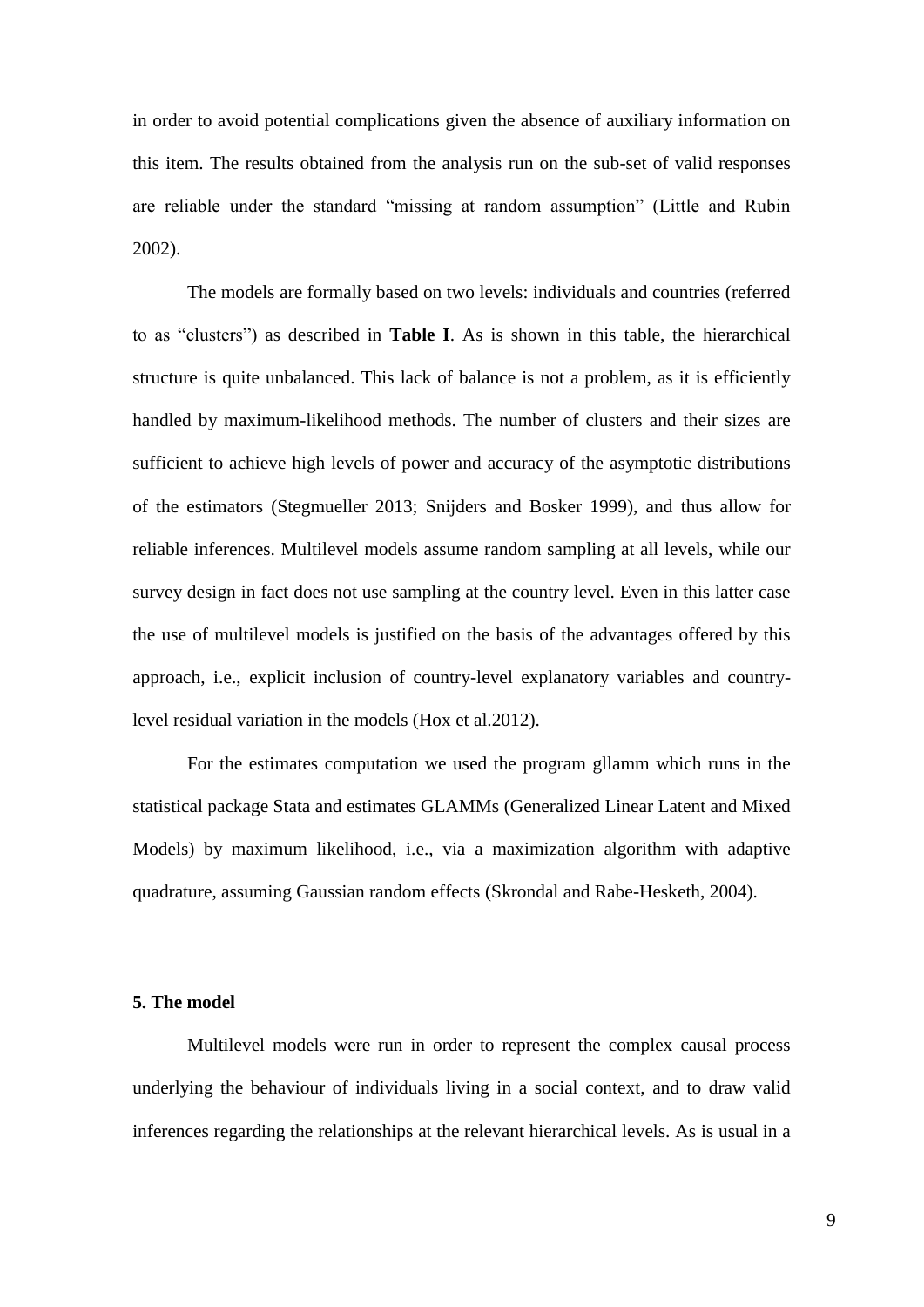multilevel setting, the clustering of individuals in countries is a phenomenon of interest, rather than a mere disturbance (Snijders and Bosker 1999).

In **Figure I**, freely inspired by Coleman (1990), the multilevel framework is adapted to the study of individual's lifetime reproductive intentions. The box visible at the top right of the scheme is related to fertility rates, which are not investigated in the current analysis, but depend on the relationship explicitly considered in the current study. A crucial characteristic of the multilevel setting is that the effect of the context on the individual outcome can be estimated after a control for the individual-level characteristics is included in the model (the diagonal line in the scheme).

The multilevel analysis relies on the random intercept version of the proportional odds model for ordinal responses (e.g., Agresti, 2002). All of the models were run separately by parity: zero, one, and two children. As was stated in the rational choice theories approach (Yamaguchi and Ferguson 1995), fertility intentions may change after each new birth, in line with the concept of a conditional-sequential fertility decision-making process (Namboodiri 1972). The preference for models stratified by parity over pooled models with parity interactions is reinforced by reasons of parsimony. A problem arises when there is selection in a parity-specific analysis; i.e., there are unobservable variables that could be correlated with the probability of having a child in parity n, as well as with the probability of intending to have a child of the next order, n+1. The consequence is a biased and inconsistent estimator. This problem is not tackled here because of a lack of adequate longitudinal retrospective information, but the related issue is discussed in the concluding section.

The proportional odds model could be extended to handle partial proportional odds (Williams 2006), but then the interpretation becomes somewhat tortuous. Since only a few covariates in each model violated such an assumption, and since they did so only slightly, the proportional odds multilevel models were preferred.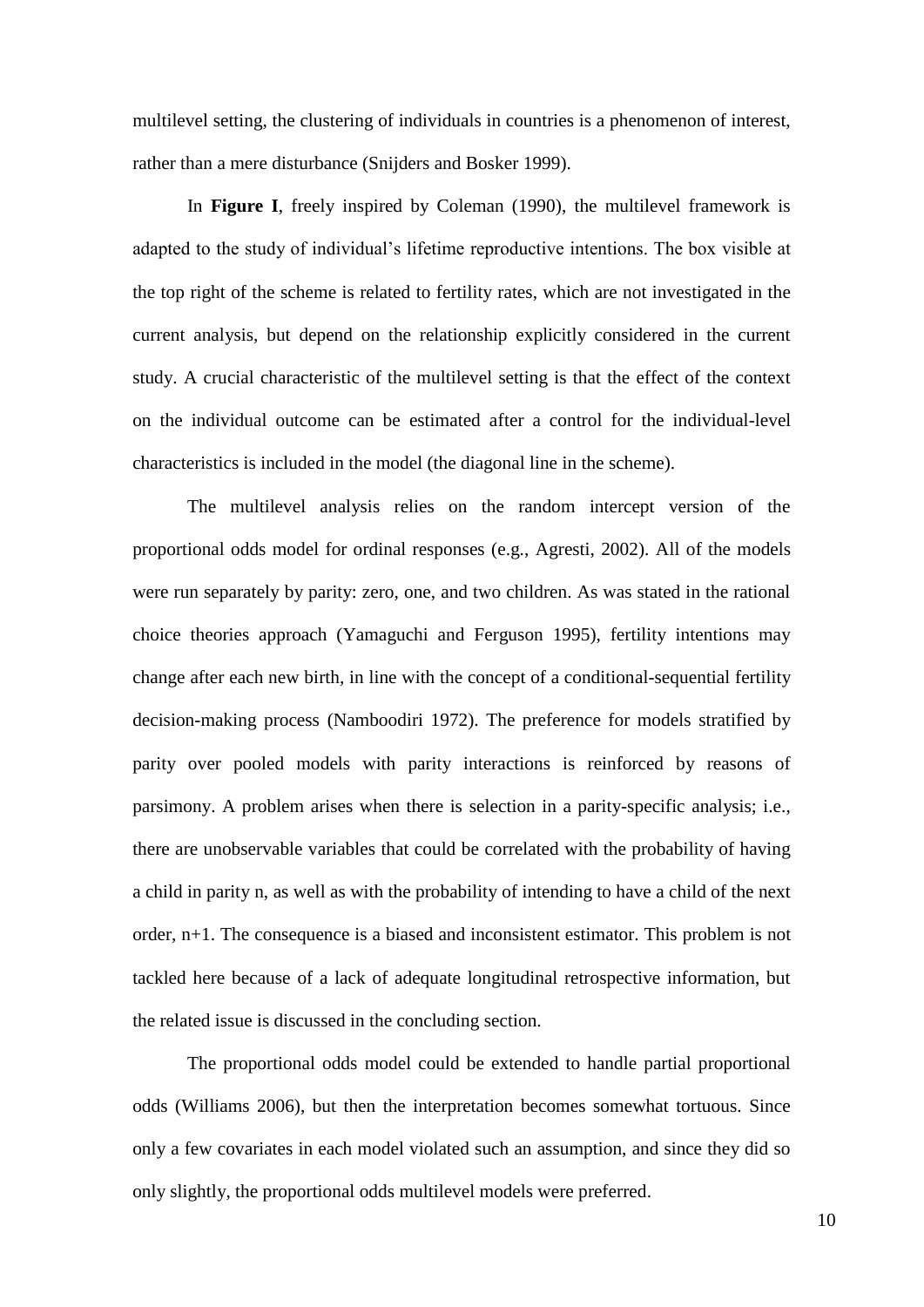### *5.1 Response variable: lifetime fertility intentions*

The response variable, i.e., the intended number of children, was measured through the following item: "*How many more children do you intend to have?*" A range from zero to up to six children was given in the questionnaire as a response option. The prospective item was asked immediately after the question about the number of children already had ("*How many children, if any, have you had?*") and was clearly intended to provide information about the number of births respondents plan to have over (the rest of) their reproductive careers. Neither of the above-mentioned questions made a distinction between biological and adopted children. Moreover, since pregnancies are not measured in the survey, it cannot be excluded that pregnant women reported the children already conceived at the time of the survey as expected to be born, i.e., in the intended component of their ultimately intended family size.

The response variable was coded as a four-category variable: zero, one, two, and three or more children. Values greater than or equal to three were, in light of their low frequency, collapsed into a single category.

### *5.2 Explanatory variables*

The explanatory variables of the models are as follows: age, sex, enrolment in education, level of education, marital status, employment status, and self-location on the social scale. All of the covariates refer to the time of the interview. Unfortunately, the data do not carry any retrospective information concerning the previous history of respondents, which would have allowed me to estimate the role of biographical trajectories on the process of forming family size intentions in a dynamic framework. The assumption of constancy over time is quite reasonable for some covariates, like, for instance, completed educational level; for the other covariates, we simply assume that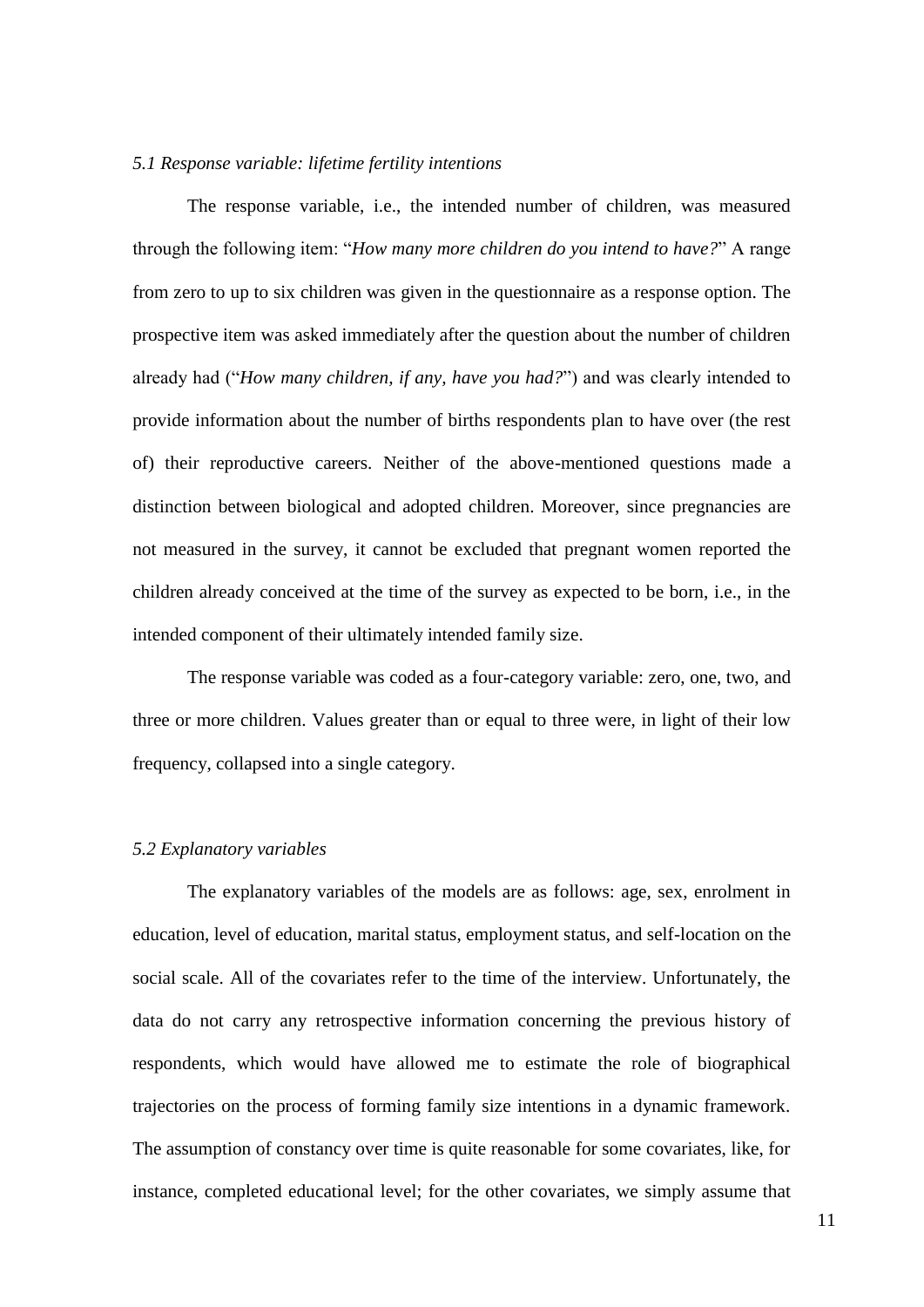they exert an influence as they are measured at the time of the survey, independently on whether the different statuses (marital, employment, social) have been reached since long or short time.

The age of respondents is the only continuous covariate. It was centred on the rounded mean value of 33 years. As all of the other covariates are categorical, they were transformed into suitable dummy variables. Some collapsing of the categories was often needed: in such cases, several alternative collapsing schemes were tried in the model selection process.

The educational level was measured with the following survey question: "*How old were you when you stopped your full-time education?*" and considered as a threecategory variable with low (up to 15 years) medium (between 16 and 19) and high (20 years or above) level of education. A dummy variable indicating whether respondents were still enrolled in education at the time of the survey was also added.

The marital status was coded using four categories: single, married, cohabiting, and separated. The 'separated' category included also divorced and widowed people not living with another partner at the time of the survey, while the married category included remarried people.

The employment status has three categories: employed, unemployed and not active in the labour market.

A description of all the variables used in the models is reported in **Table II**.

### 5. **Results**

### *5.1 Descriptive analysis*

In the EU-27 as a whole, 20% of people of reproductive ages considered climate change the biggest problem of the future and 50% reported it as one of the biggest problem. There is a cross-country variation in the share of people who are concerned,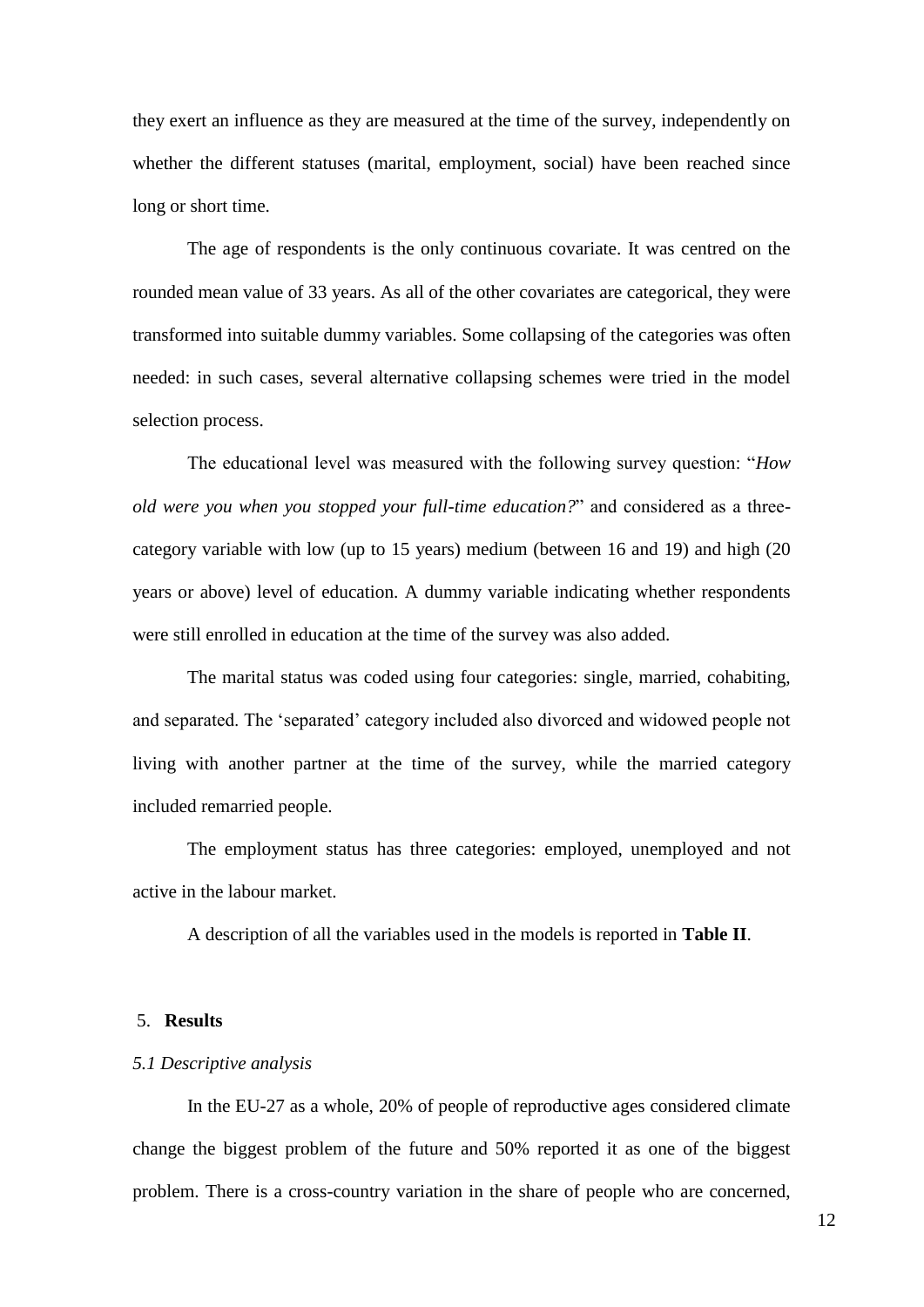either weakly or strongly, that climate change will be a big problem in the future (**Figure II**). The percentage goes from around 30% in Luxembourg, Malta, Denmark, Germany east and Spain, to less than 10% in Portugal if we consider people who are strongly concerned. While it goes from more than 40% in Greece, Cyprus, Germany East, Slovenia and Sweden, to less than 30% in Malta, Lithuania, Latvia, Poland, Italy, Czech Republic and Portugal if we consider only those who are just weakly concerned about climate change (**Figure II**).

The mean ultimately intended family size, i.e., the sum of the mean actual and additionally intended number of children, is around two children in the EU-27 as a whole. There is a cross-country variation in both the mean actual and additionally intended family size: the mean actual family size goes from 0.8 in Italy to 1.6-1.7 in Latvia, France and Ireland. The mean additionally intended family size goes from 0.5- 0.6 children in Portugal, Romania, Germany East and Luxembourg, to 1.1-1.2 children in Italy, Cyprus, and Ireland (**Figure III**).

### *5.2 Multilevel models*

In Table VI we report the estimates from the ordinal regression models on additionally intended number of children. In Table 6, the estimates of the ordinal regression models with a random intercept for the additionally intended number of children are reported. The models were run separately by parity zero, one, and two. Only the additionally intended children was considered in the response variable, to avoid problems of reverse causality which we would have faced by explaining events occurred already in the past (i.e., children already born) with characteristics measured only at the time of the survey (all the explanatory variables are measured at the time of the survey). Explanatory variables have been included gradually in the analysis: model I is the empty one, model II includes only the individual-level variables, and model III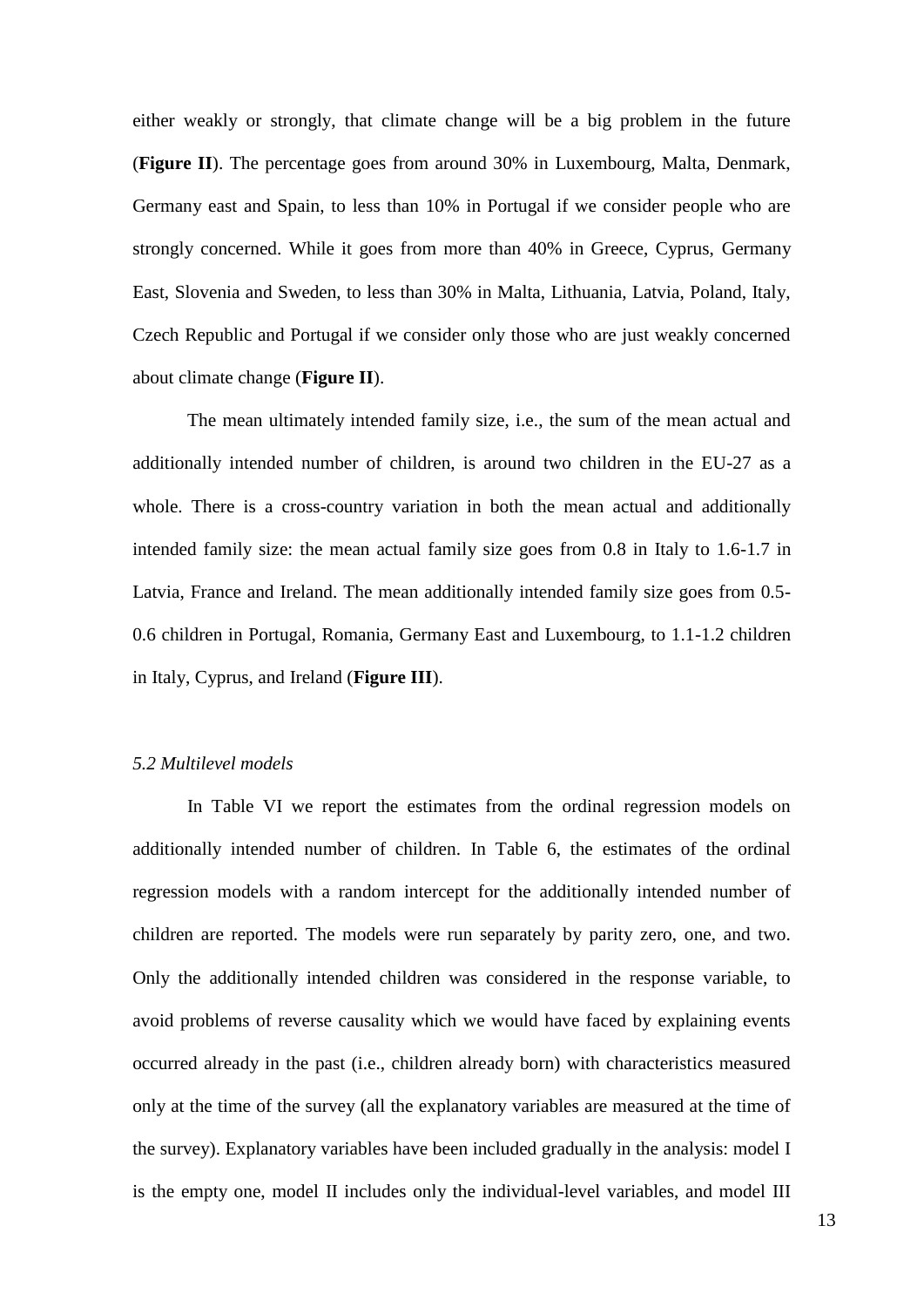includes both the individual- and country-level variables. As the table shows (Models II), at individual-level the additionally intended family size is negatively associated with age (for all the three parities), with the status of being inactive (only at parity zero), or single or separated (at parity one); by contrast, it is positively associated with a high level of education, enrolment in education, and a high self-positioning on the social scale (for all the three parities). Moreover, there is a positive and statistical significant gender effect in all of the models run which suggests that men plan to have larger family sizes than women (**Table III**). Our key covariate, i.e., concern about climate change, has been included just as a dichotomous variable equal to one if people report to be strongly concerned about climate change, and zero otherwise. We did not keep in the models the additionally dummy indicating whether the people were just weakly concerned for reasons of models' parsimony, since the variable has never been statistically significant in the various specifications of the model.

As results of Table III show, people's concerns about climate change do not significantly influence individuals' additionally intended number of children. The relationship is, however, positive in models run on parity one and parity two and becomes slightly statistically significant in models for parity one. Unlike a negative relationship, as formulated in our initial hypotheses, the worries about the future because of climate change seem to be positively correlated with the intended family size, if any statistical significant correlation is detected at all. Moreover, this positive relationship does not change among the highly educated people, as suggested by the fact the interactions terms between climate change and high education have been never statistically significant, and hence, not retained in the final models reported in **Table III**.

Eventually, the variance at the country-level is highly statistically significant, which justifies the adoption of a multilevel approach, but the country-level variable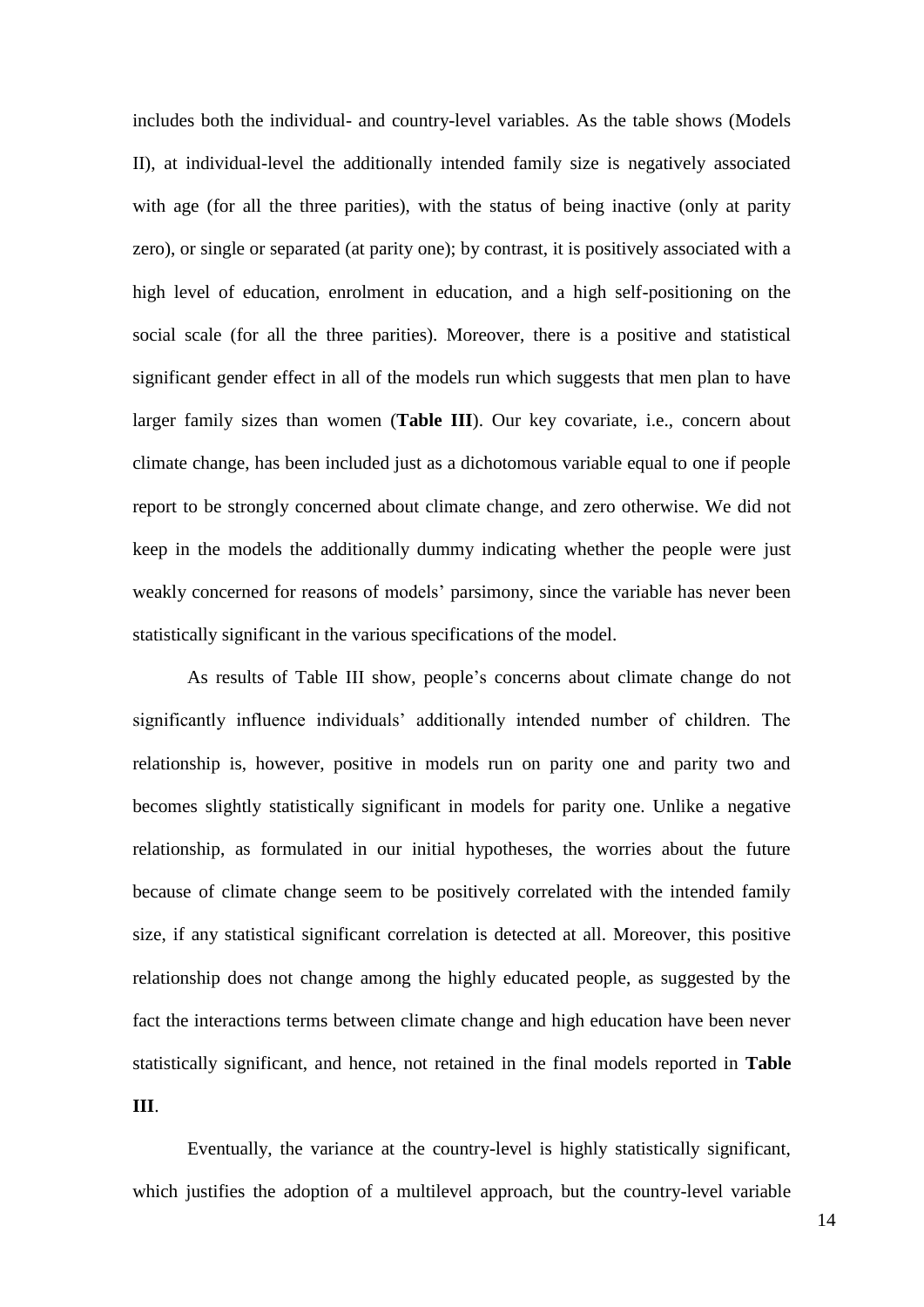"concern about climate change" does not explain this variance in any of the models (Model I, II, and II) and the parities considered, as suggested by the fact that the country-level variance has not changed substantially after climate change variable has been included in the models at country-level.

### **6. Summary and concluding discussion**

In this analysis we investigated the relationship between people's concerns about climate change and fertility intentions in Europe (EU-27) by using the EB 2011 survey data and an integrated micro-macro model in which individuals are nested in countries. According to our initial research hypothesis, the relationship between climate change and fertility intentions is supposed to be negative, at individual and country level. Moreover, a differential impact by level of education is envisaged in our initial research questions according to which such a relation should be negative for the low to the medium educated people and positive for the highly educated ones. We could not support any of these results on the basis of the empirical evidence coming from the EB data: first, the relation between concerns about climate change and fertility intentions was found to be positive; second, there was not any relevant difference in this relation between the more and less educated people; third, there was not any statistically significant association detected at country level. These findings may not come as a surprise: indeed the reproductive decision-making process is rather complex (Morgan et al. 2011) and involve many factors, such as norms, attitudes and behavioural control (Ajzen 1991; Ajzen 2010), which we could not include in this study.

The results are not in line with those coming from the research conducted by Arnocky et al. (2012) in which the pollution related health concern was related to lower fertility intentions. The discrepancy may lie in the different data, approach and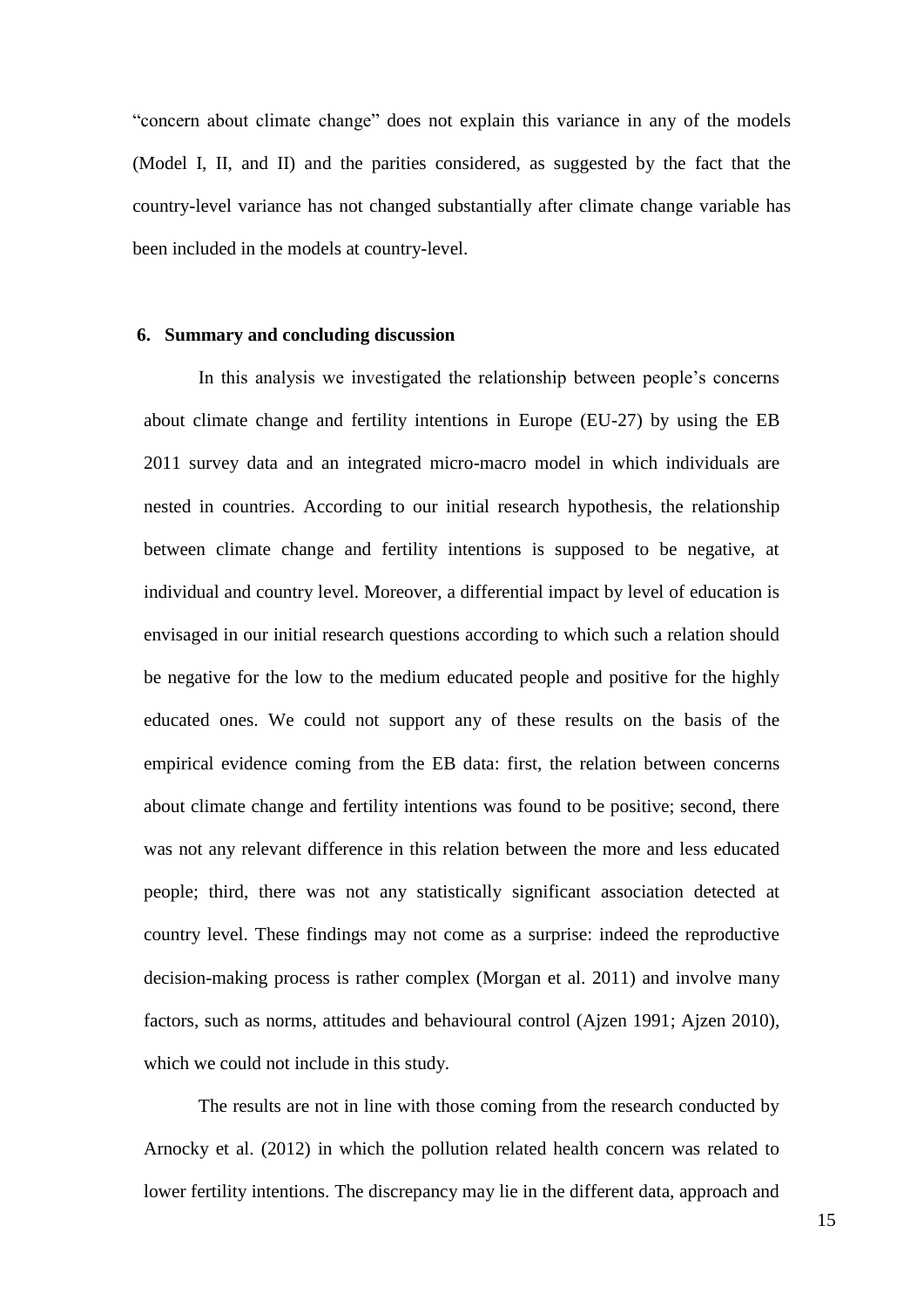variables used. Arnocky and colleagues conducted their study in Canada and they used a variable measuring the impact of pollution on human beings' health conditions, while we just had a variable measuring the people's subjective perception of climate change as a major problem for the future.

Our data design has some limitations which may provide input for directions of future research on this topic. First, data are cross-sectional and thus they do not allow a dynamic study of the fertility decision-making process. Second, the limited national sample sizes prevent any detailed and reliable analysis at the national level, and moreover, the limited information available at individual level may cause the results to be biased due to omitted relevant variables. One relevant intervening variable in the relationship between climate change and fertility intentions could be the level of urbanization: sensitiveness to climate change problems may be expected to be higher in rural areas than in urbanized areas, since in the former ones there are more people who are employed in agricultural jobs, and hence, more directly exposed to some extreme weather conditions (flooding, droughts, etc). In a previous version of the analysis we have included a variable measuring the urbanization level of the area in which people live, as subjectively measured by the respondents. This variable, however, did not turn to be relevant in the reproductive decision-making (intended number of children) nor in the impact of climate change on the reproductive decision-making (interaction effect between climate change and urbanization degree of the area). Third, the EB data do not allow a modelling of the selection effects generated by the postponement of childbearing.

Moreover, the causal direction is assumed to run from people's sensitivity to climate change to people's fertility intentions, although in actually there will be some degree of reverse causation, which we are not able to disentangle with the data at hand. In an earlier work based on the EB 2011 data (Testa and De Rose 2013) and

16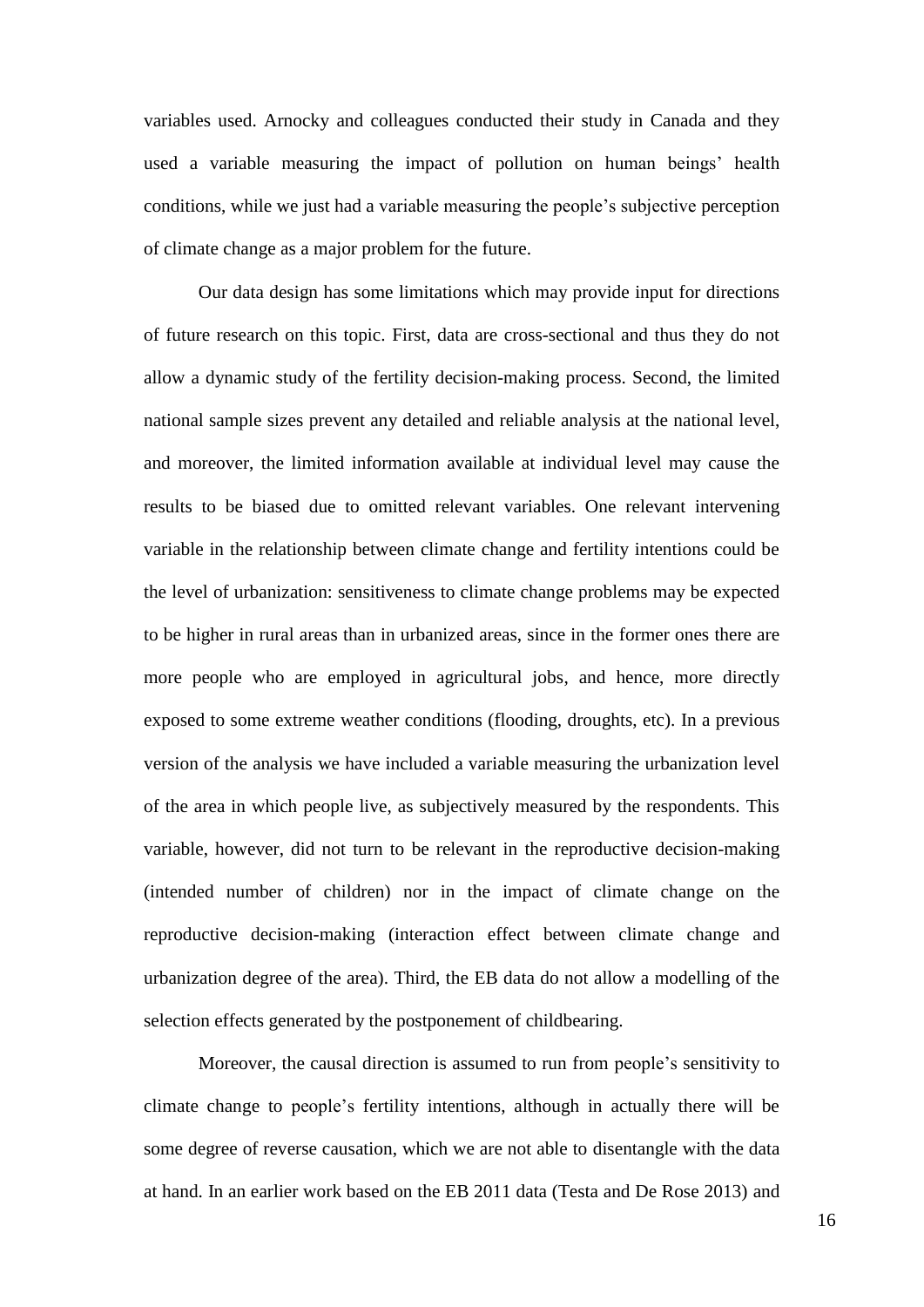in which the response variable in the models was the people's concerns about climate change, we found that ideal and the intended number of children were both positive and statistically significant correlated with the worries on climate change. This early finding coupled with those coming from the current analysis seem to suggest that people rather to see the choice of not having children (or having fewer children) as the most desirable one in an ecological perspective, start to think about the challenge related to the climate change when they have already planned or got children because they want to pass an healthy and enjoyable environment to their children's generation.

Eventually, 27 countries are not enough to produce very robust and reliable estimates at the country-level. Since the regional division of the EB data does not correspond to the NUTS 1 of the Eurostat, it was not possible to conduct the analysis at regional level while taking the regional-level variables from the statistics provided by Eurostat. It is hoped that it will be possible to address the issue in future studies on the basis of other data which do also measure the climate change threat more precisely.

### **Acknowledgements**

An earlier version of this paper has been presented at the Italian Population Days, held in Bressanone, on February 7-9, 2013. We thank all the participants present at our session for their valuable comments. Any shortcomings are the responsibility of the authors.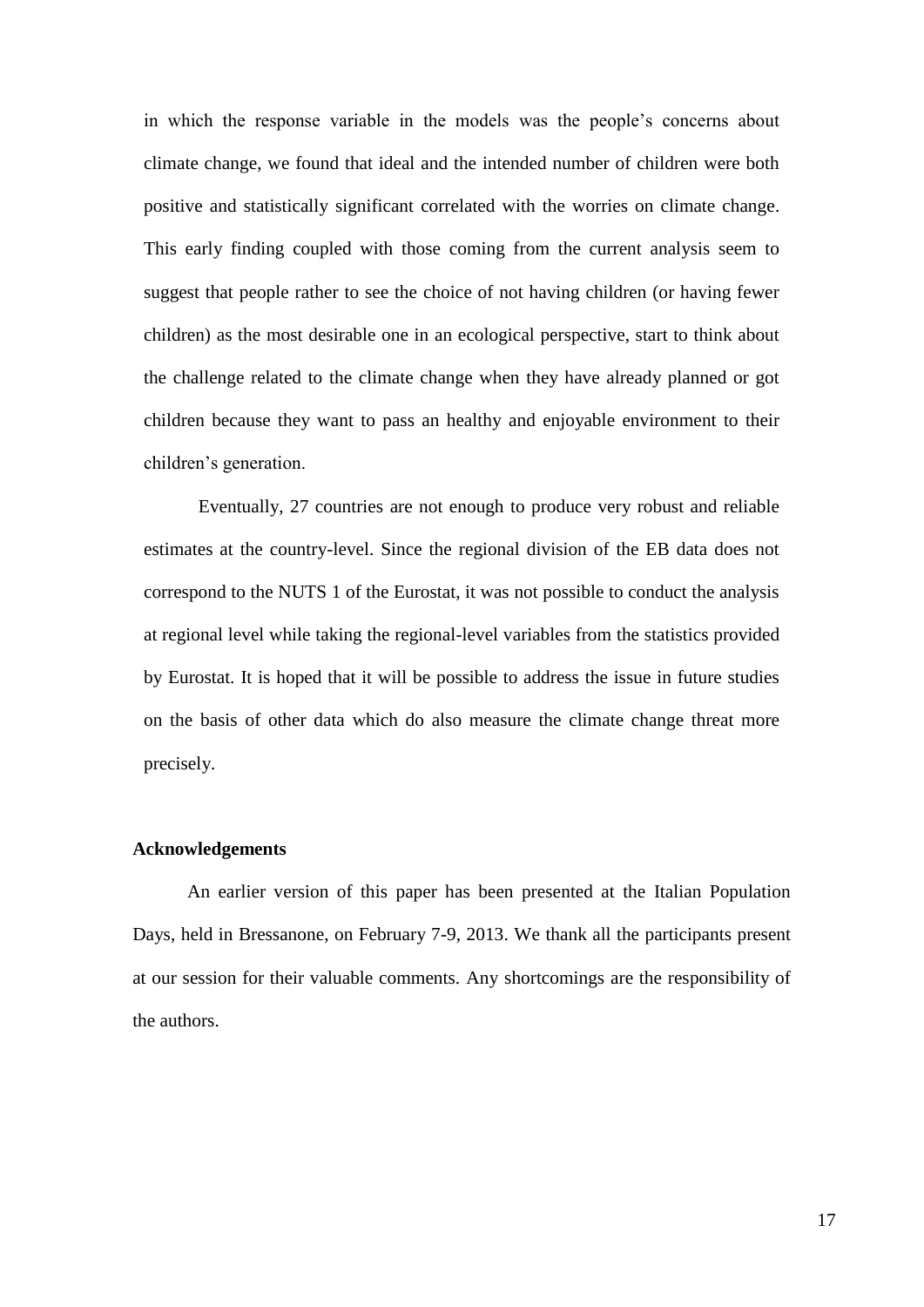#### **References**

Agresti, A. (2002). *Categorical Data Analysis.* Second Edition, New York, Wiley.

- Ajzen, I. (1991). The Theory of Planned Behavior. *Organizational Behavior and Human Decision Processes, 50*: 179-211.
- Ajzen, I. (2010). *Fertility intentions and the Theory of Planned Behaviour*. Paper presented at the International Conference on Reproductive Decision-making in a Macro-Micro Perspective, Vienna, December 2-3, 2010.
- Arnocky, S., Dupuis D., and. Stroink M.L. (2012). Environmental concern and fertility intentions among Canadian university students.Population & Environment 34:279-292.
- Christensen, J.H. *et al*. (2007). Regional Climate Projections. In: Solomon S, D. Qin, M. Manning, Z. Chen, M. Marquis,K.B. Averyt, M. Tignor and H.L. Miller, editor. Climate Change: The Physical Science Basis. Contribution of Working Group I to the Fourth Assessment Report of the Intergovernmental Panel on Climate Change. Cambridge, United Kingdom and New York, NY, USA.: Cambridge University Press.
- Coleman, J.S. (1990). Foundations of social theory. Cambridge: The Belknap Press of Harvard University Press.
- Confalonieri, U. *et al*. (2007). Human Health. In: Impacts, Adaptation and Vulnerability. Cambridge, United Kingdom and New York, NY, USA: Cambridge University Press.
- Costello, A. *et. al*. (2009). Managing the health effects of climate change. *Lancet* and University College London Institute for Global Health Commission. *Lancet,* 373. pp. 1693–1733
- Fritze, J.G., Blashki G.A., Burke S., Wiseman J. Hope (2008). Despair and transformation: climate change and the promotion of mental health and wellbeing. *Int J Ment Health Syst,* pp. **2:** 13.
- Ghimire, D.J., and P. Mohai. (2006). Environmentalism and contraceptive use: How people in less developed settings approach environmental issues. Population & Environment  $27(1)$ : 29-61.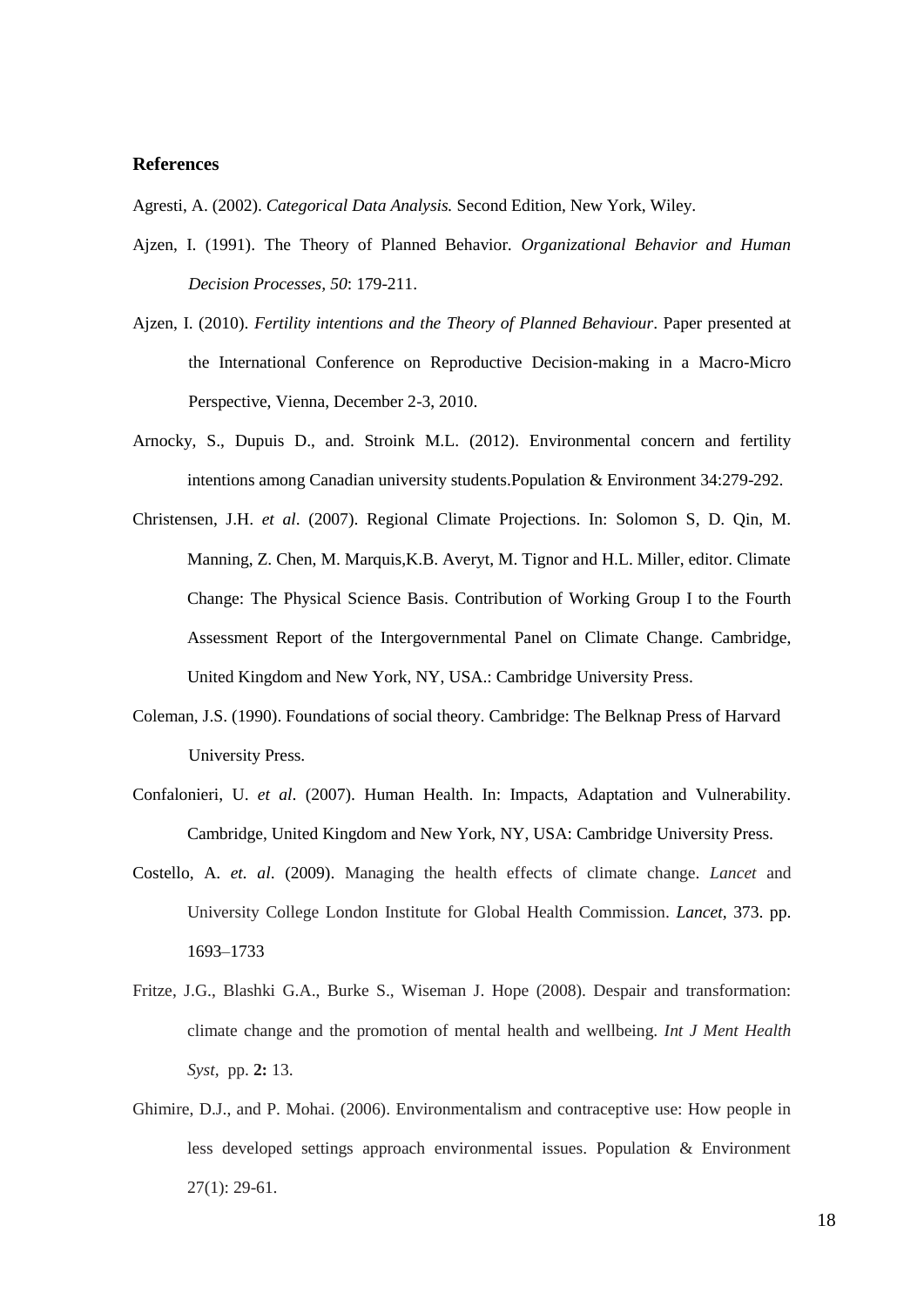- Hox, J., R. vand de Schoot, and S. Matthijsse (2012). How few countries will do? Comparative survey analysis from a Bayesian perspective *Survey Research Methods* 6,2: 87-93
- Little, R. J. A. and D. B. Rubin. (2002). *Statistical Analysis with Missing Data*. II Edition, New York: Wiley.
- Maranghi, F. and Mantovani A. (2003). I contaminanti ambientali con effetti endocrini: problemi e prospettive. Notiziario dell'Istituto Superiore di Sanità. 16(5)
- Morgan, S. P. (1981). Intention and uncertainty at later stages of childbearing: the United States 1965 and 1970. *Demography* 18(3): 267-285.
- Morgan, S. P. (1982). Parity-specific fertility intentions and uncertainty: The United States 1970 to 1976. *Demography* 19(3): 315-334.
- Morgan, S.P., Sobotka T. and M.R. Testa (Eds.) (2011). *Vienna Yearbook of Population Research. Special issue on Reproductive decision-making.* Vol.9. Vienna institute of Demography of the Austrian Academy of Sciences.
- Namboodiri, K. (1972). Some observations on the economic framework for fertility analysis. *Population Studies* 26(2): 185-206.
- Rayner, S. and E.L. Malone (eds) (1998). Human Choice and Climate Change: An International Assessment. Volume 1-4. Battelle Press, Columbus, Ohio.
- Rendall, M. (2011). Breakup of New Orleans Households after Hurricane Katrina. *Journal of Marriage and Family*, 73, pp. 654-668
- Skrondal, A. and Rabe-Hesketh, S. (2004). *Generalized Latent Variable Modeling: Multilevel, Longitudinal and Structural Equation Models*. Chapman & Hall/CRC.
- Snijders, T. A. B. and R. J. Bosker. (1999). *Multilevel Analysis. An Introduction to Basic and Advanced Multilevel Modeling*. London: Sage Publications.
- Stazi, A. and A. Mantovani (2001). Salute riproduttiva femminile e ambiente. Notiziario dell'Istituto Superiore di Sanità. 14(2)
- Stegmueller, D. (2013). How many countries for multilevel modeling? A comparison of frequentist and Bayesian approaches" *American Journal of Political Science* 57, 3:748- 761.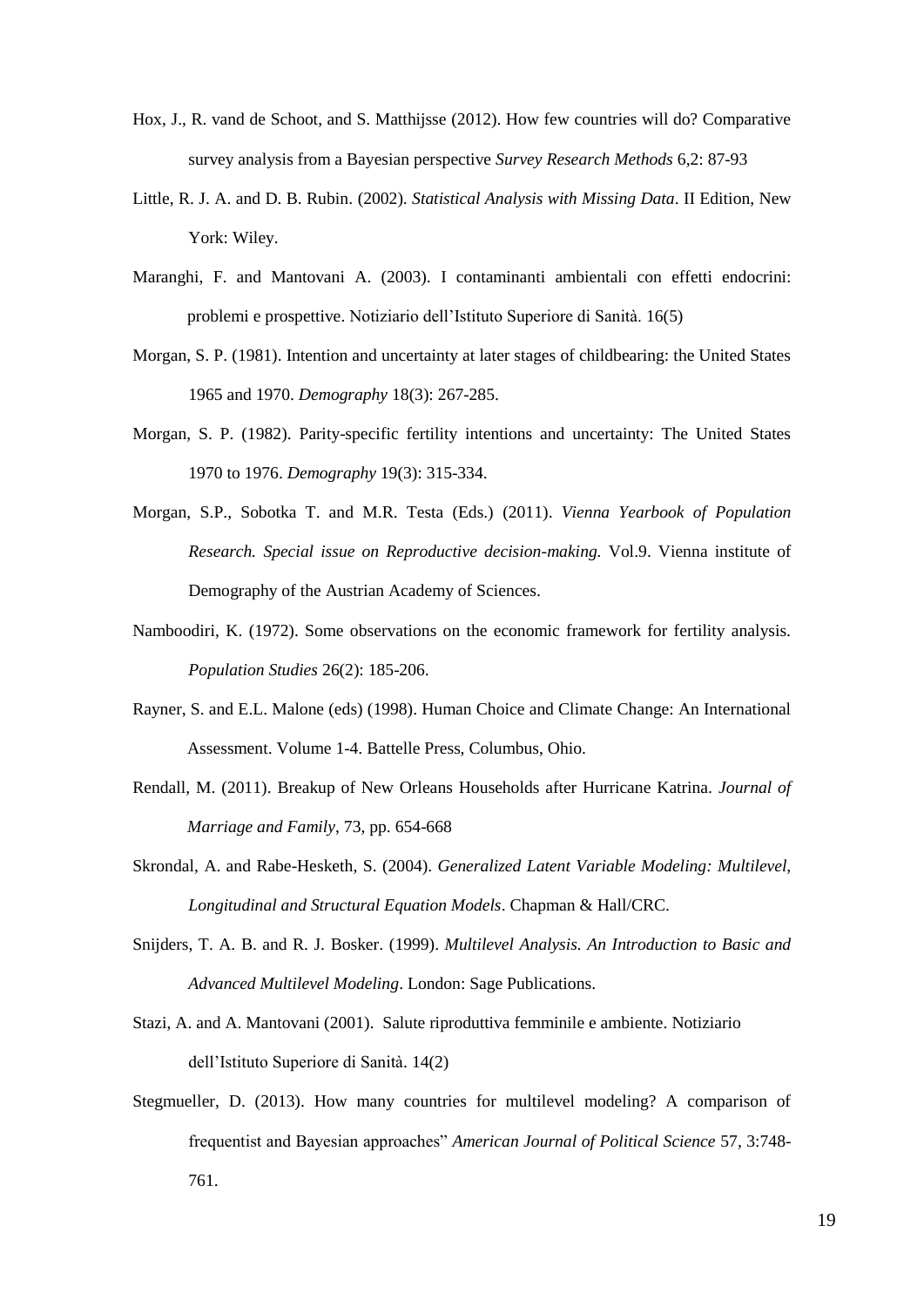- Swim, J. Clayton S., Doherty T., Gifford R., Howard G., Reser J. et al. (2009). *Psychology & global climate change: addressing a multifaceted phenomenon and set of challenges.* Whashington, DC: American Psychological Association.
- Testa, M.R. (2012). Family size in Europe: evidence from the 2011 Eurobarometer survey. *European Demographic Research Paper* 1, Vienna Institute of Demography of the Austrian Academy of Sciences.
- Testa, M.R., and A. De Rose. (2013). Cambiamento climatico e fecondità. *Newsletter Newodemos.*
- Williams, R. (2006). Generalized ordered logit/partial proportional odds models for ordinal dependent variables. *The Stata Journal* 61(1): 58-82.
- Yamaguchi, K. and L. R. Ferguson (1995). The stopping and spacing of childbirths and their birth-history predictors: rational-choice theory and event-history analysis. *American Sociological Review* 60(2): 272-298.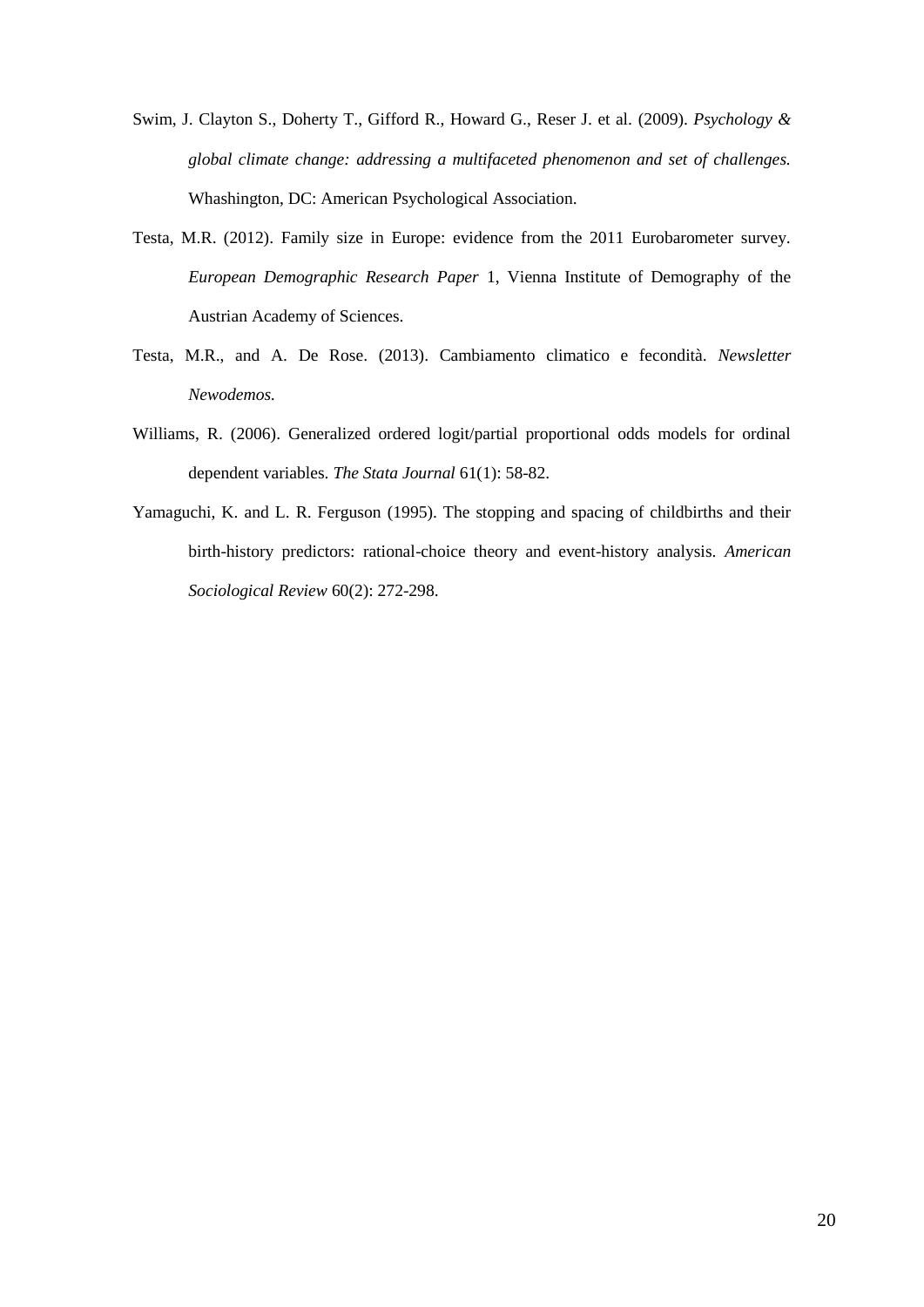|                | PARITY 0 | PARITY 1 | PARITY <sub>2</sub> |
|----------------|----------|----------|---------------------|
|                |          |          |                     |
| Austria        | 174      | 75       | 103                 |
| Belgium        | 149      | 71       | 112                 |
| Bulagria       | 104      | 107      | 118                 |
| Cyprus         | 98       | 24       | 49                  |
| Czech republic | 145      | 101      | 162                 |
| Denmark        | 122      | 57       | 93                  |
| Estonia        | 115      | 95       | 110                 |
| Finland        | 91       | 44       | 74                  |
| France         | 123      | 76       | 111                 |
| Germany        | 227      | 102      | 110                 |
| Greece         | 209      | 68       | 92                  |
| Hungary        | 130      | 95       | 119                 |
| Ireland        | 96       | 73       | 86                  |
| Italy          | 169      | 83       | 99                  |
| Latvia         | 151      | 147      | 122                 |
| Lithuania      | 141      | 82       | 109                 |
| Luxembourg     | 72       | 43       | 52                  |
| Malta          | 48       | 33       | 47                  |
| Netherlands    | 164      | 41       | 86                  |
| Poland         | 95       | 67       | 70                  |
| Portugal       | 119      | 99       | 94                  |
| Romania        | 135      | 126      | 98                  |
| Slovakia       | 125      | 89       | 135                 |
| Slovenia       | 137      | 67       | 84                  |
| Spain          | 177      | 86       | 118                 |
| Sweden         | 85       | 49       | 56                  |
| UK             | 155      | 96       | 117                 |

**Table I** Structure of the data: respondents aged 20 to 45 by country. EB 2011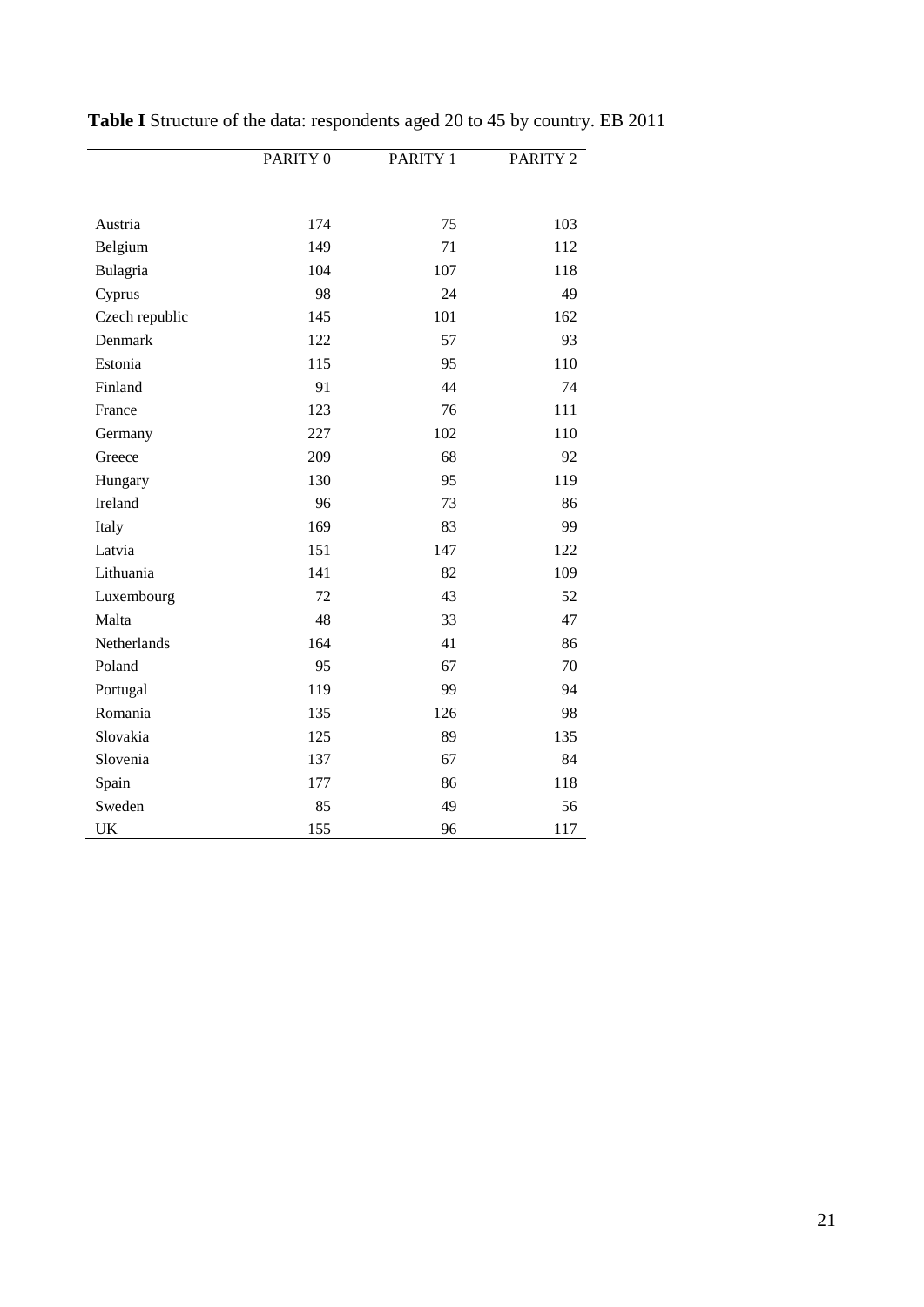|                                           | PARITY 0       | PARITY 1       | PARITY 2     |
|-------------------------------------------|----------------|----------------|--------------|
|                                           |                |                |              |
| 0 child intended                          | 20             | 48             | 84           |
| 1 child intended                          | 15             | 37             | 9            |
| 2 children intended                       | 48             | 13             | 6            |
| 3 children intended                       | 16             | $\overline{2}$ | 1            |
| Age (average)                             | 29             | 34             | 37           |
| Male                                      | 55             | 38             | 39           |
| Female                                    | 45             | 62             | 61           |
| Climate change (strong) concerns          | 20             | 21             | 21           |
| No climate change (strong) concerns       | 80             | 79             | 79           |
| Married                                   | 19             | 64             | 75           |
| Cohabiting                                | 25             | 17             | 12           |
| Single                                    | 54             | 10             | 5            |
| Separated                                 | $\overline{2}$ | 9              | 8            |
| Low education                             | 5              | 10             | 12           |
| Medium education                          | 40             | 53             | 52           |
| High education                            | 35             | 36             | 35           |
| Enrolled in education                     | 20             | 1              | $\mathbf{1}$ |
| Employed                                  | 64             | 74             | 76           |
| Unemployed or inactive                    | 36             | 26             | 24           |
| Low self-positioning on the social scale  | 45             | 52             | 51           |
| High self-positioning on the social scale | 55             | 48             | 49           |

**Table II** Description of the individual- and country-level variables used in the analysis. Women and men aged 20-45. Values in per cent.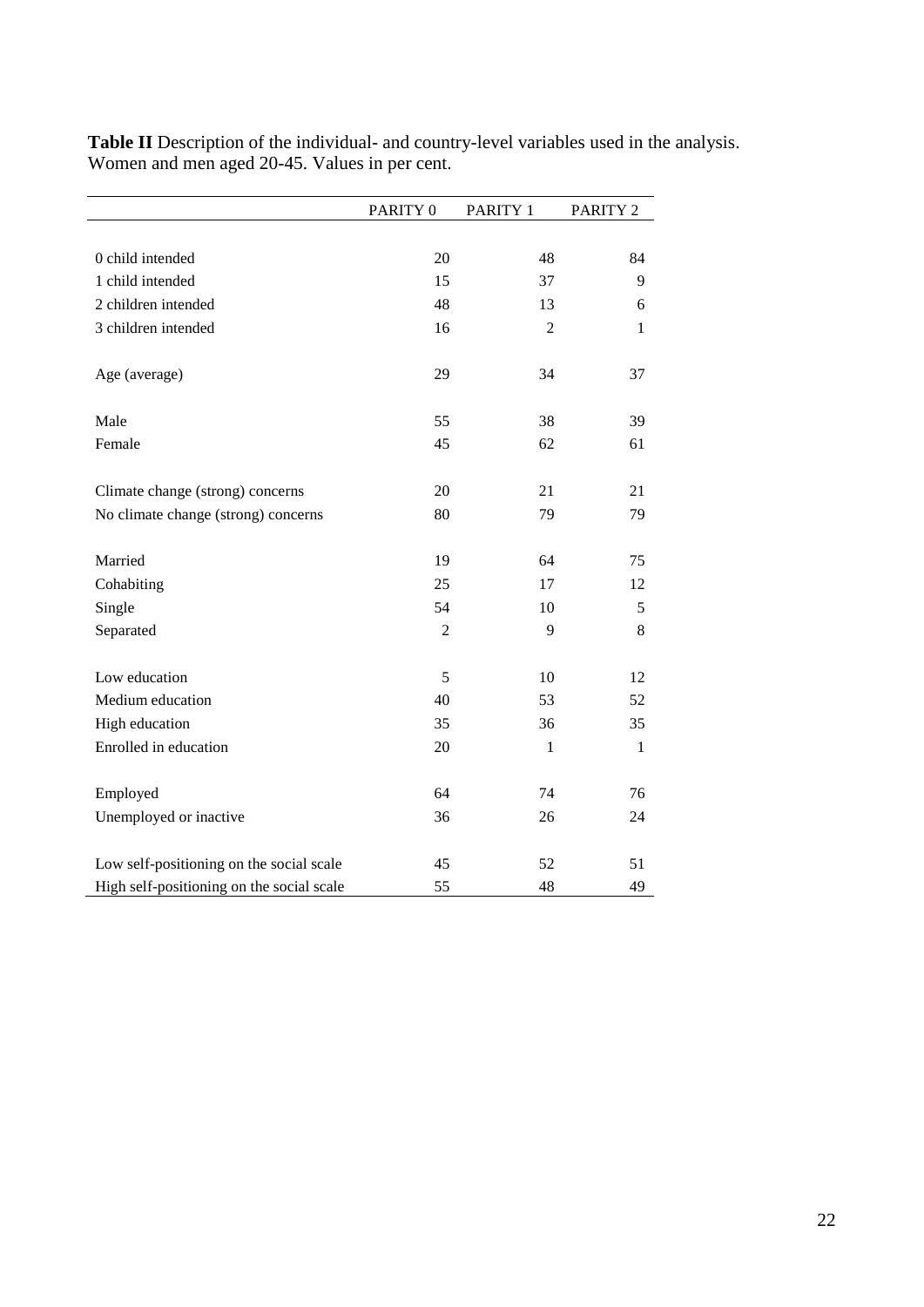|                                                   | Parity 0                 |         |         |          | Parity 1 |           |                          |         | Parity 2 |            |         |           |                          |         |         |          |         |           |
|---------------------------------------------------|--------------------------|---------|---------|----------|----------|-----------|--------------------------|---------|----------|------------|---------|-----------|--------------------------|---------|---------|----------|---------|-----------|
|                                                   |                          | Model I |         | Model II |          | Model III |                          | Model I |          | Model II   |         | Model III |                          | Model I |         | Model II |         | Model III |
| Climate change (Ref. No concern)                  |                          |         |         |          |          |           |                          |         |          |            |         |           |                          |         |         |          |         |           |
| Concerns on climate change                        |                          |         | 0.00    |          | 0.00     |           |                          |         | 0.20     | $+$        | 0.19    | $+$       | $\overline{a}$           |         | 0.12    |          | 0.12    |           |
| Individual-level variables                        |                          |         |         |          |          |           |                          |         |          |            |         |           |                          |         |         |          |         |           |
| Age-33 (average)                                  | $\overline{\phantom{a}}$ |         | $-0.15$ | ***      | $-0.15$  | ***       |                          |         | $-0.17$  | ***        | $-0.17$ | ***       | $\overline{\phantom{a}}$ |         | $-0.14$ | ***      | $-0.14$ | ***       |
| $(Age-33)^{2}$                                    |                          |         | $-0.01$ | ***      | $-0.01$  | ***       | $\overline{\phantom{a}}$ |         | $-0.01$  | ***        | $-0.01$ | ***       | $\overline{a}$           |         | 0.00    |          | 0.00    |           |
| Female (Ref.)                                     |                          |         |         |          |          |           |                          |         |          |            |         |           |                          |         |         |          |         |           |
| Male                                              |                          |         | 0.15    | $\ast$   | 0.15     | $+$       |                          |         | 0.58     | ***        | 0.58    | ***       | $\overline{\phantom{a}}$ |         | 0.46    | ***      | 0.46    | ***       |
| Married (Ref)                                     |                          |         |         |          |          |           |                          |         |          |            |         |           |                          |         |         |          |         |           |
| Cohabiting                                        |                          |         | 0.10    |          | 0.10     |           |                          |         | 0.16     |            | 0.16    |           | $\overline{\phantom{a}}$ |         | 0.12    |          | 0.13    |           |
| Single                                            |                          |         | $-0.10$ |          | 0.10     |           | $\overline{\phantom{a}}$ |         | $-0.34$  | $\ast$     | $-0.34$ | $\ast$    | $\overline{\phantom{a}}$ |         | 0.23    |          | 0.23    |           |
| Separated                                         |                          |         | $-0.25$ |          | $-0.25$  |           | $\overline{a}$           |         | $-0.85$  | ***        | $-0.85$ | ***       | $\overline{a}$           |         | $-0.04$ |          | $-0.04$ |           |
| Low education (Ref.)                              |                          |         |         |          |          |           | $\overline{\phantom{a}}$ |         |          |            |         |           | $\overline{\phantom{a}}$ |         |         |          |         |           |
| Medium education                                  | $\overline{\phantom{a}}$ |         | 0.08    |          | 0.09     |           |                          |         | 0.27     |            | 0.27    |           | $\qquad \qquad -$        |         | 0.16    |          | 0.17    |           |
| High education                                    | $\overline{\phantom{a}}$ |         | 0.28    | $+$      | 0.28     | $+$       |                          |         | 0.83     | ***        | 0.82    | ***       | $\overline{\phantom{a}}$ |         | 0.60    | $\ast$   | 0.61    | $\ast$    |
| Enrolled in education                             |                          |         | 0.74    | ***      | 0.74     | ***       | $\overline{a}$           |         | 1.40     | $***$      | 1.40    | $***$     | $\equiv$                 |         | 1.87    | ***      | 1.89    | ***       |
| Employed (reference)                              |                          |         |         |          |          |           |                          |         |          |            |         |           | $\overline{\phantom{a}}$ |         |         |          |         |           |
| Unemployed or inactive                            |                          |         | $-0.40$ | ***      | $-0.40$  | ***       |                          |         | 0.01     |            | 0.01    |           |                          |         | 0.07    |          | 0.06    |           |
| Low pos. social scale (Ref.)                      | $\overline{\phantom{a}}$ |         |         |          |          |           |                          |         |          |            |         |           | $\overline{\phantom{a}}$ |         |         |          |         |           |
| High pos. social scale                            | $\overline{\phantom{a}}$ |         | 0.30    | ***      | 0.30     | ***       |                          |         | 0.26     | $\ast\ast$ | 0.26    | $**$      |                          |         | 0.44    | ***      | 0.44    | ***       |
| Country-level variables<br>People concerned about |                          |         |         |          |          |           |                          |         |          |            |         |           |                          |         |         |          |         |           |
| climate change (%)                                |                          |         |         |          | $-0.90$  |           |                          |         |          |            | 0.43    |           |                          |         |         |          | $-1.05$ |           |
| First cutpoint                                    | $-1.47$                  | ***     | $-1.06$ | ***      | $-1.25$  | ***       | $-0.10$                  |         | 0.16     |            | 0.24    |           | 1.75                     | ***     | 2.17    | ***      | 1.97    | ***       |
| Second cutpoint                                   | $-0.67$                  | ***     | $-0.06$ |          | $-0.24$  |           | 1.77                     | ***     | 2.51     | ***        | 2.60    | ***       | 2.67                     | ***     | 3.19    | ***      | 2.99    | ***       |
| Third cutpoint                                    | 1.63                     | ***     | 2.53    | ***      | 2.35     | ***       | 3.86                     | ***     | 4.73     | ***        | 4.81    | ***       | 4.41                     | ***     | 4.99    | ***      | 4.79    | ***       |
| Variance at the country level                     | 0.16                     | ***     | 0.12    | ***      | 0.12     | ***       | 0.16                     | ***     | 0.11     | ***        | 0.11    |           | 0.32                     | ***     | 0.28    | ***      | 0.27    | ***       |
| Level-one: individuals                            | 3556                     |         | 3556    |          | 3556     |           | 2096                     |         | 2096     |            | 2096    |           | 2626                     |         | 2626    |          | 2626    |           |
| Level-two: countries                              | 27                       |         | 27      |          | 27       |           | 27                       |         | 27       |            | 27      |           | 27                       |         | 27      |          | 27      |           |

**Table III** Estimates from the ordinal regression model with random intercept on the additionally intended number of children. Women and men aged 20-45. Beta coefficients.

 $\frac{24}{(\frac{1}{7}p \leq 0.10; \frac{1}{7}p \leq 0.05; \frac{1}{7}p \leq 0.01; \frac{1}{7}p \leq 0.001)}$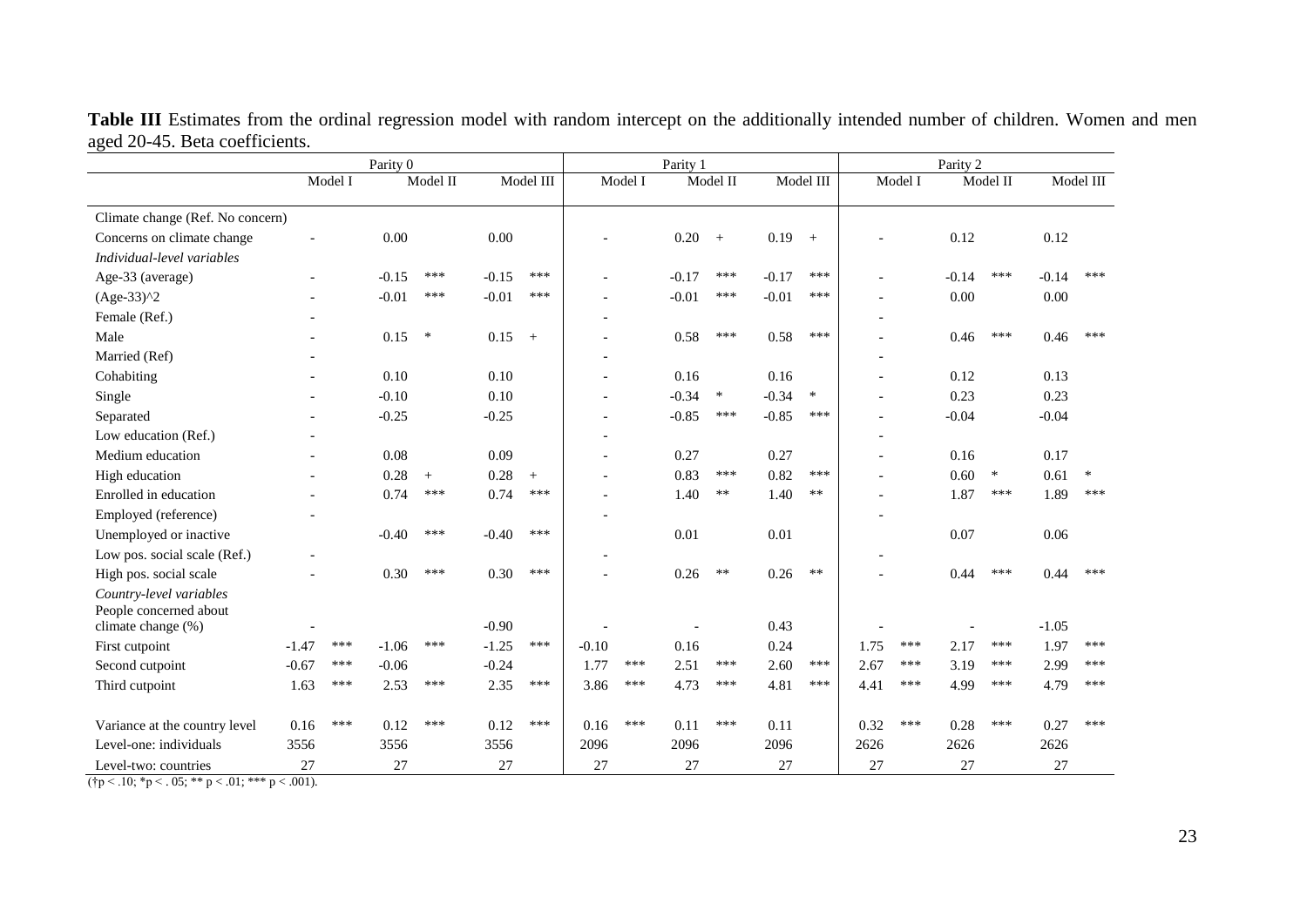## **Figure I** A micro-macro model of fertility



**Source:** inspired by Coleman 1990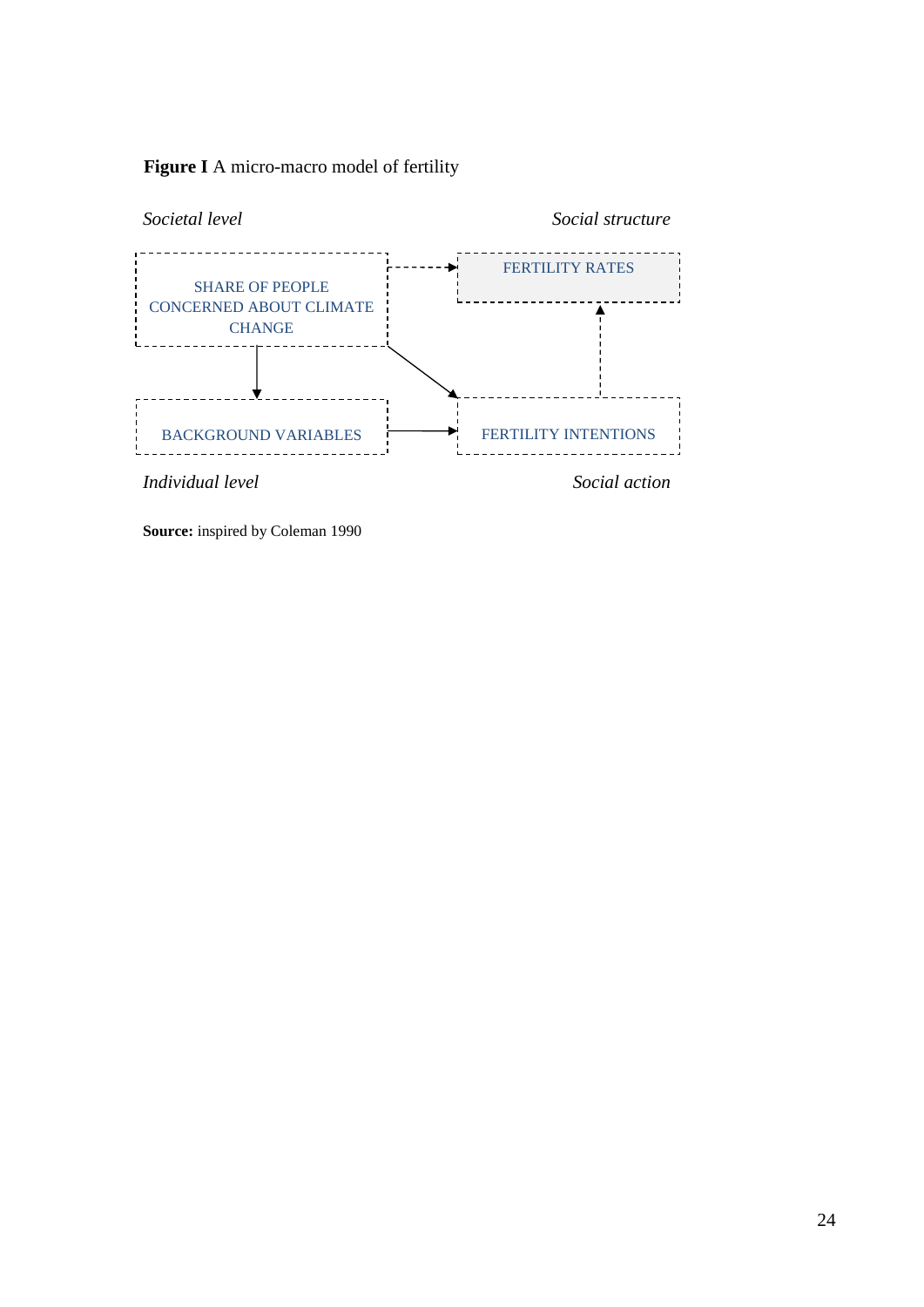Figure II Women and men of reproductive ages (20-45) who consider climate change a problem for the future. 27-EU countries. Values in per cent.

| Luxembourg          | $\overline{38}$            |                 |     | 30                        |    | $\overline{33}$ |                     |      |  |
|---------------------|----------------------------|-----------------|-----|---------------------------|----|-----------------|---------------------|------|--|
| Malta               |                            | $\overline{44}$ |     | 25                        |    | $\overline{32}$ |                     |      |  |
| Denmark             | 33                         |                 |     | 37                        |    |                 | 29                  |      |  |
| <b>Germany East</b> | $\overline{39}$            |                 |     | 32                        |    |                 | 29                  |      |  |
| Spain               | $\overline{39}$            |                 |     | 33                        |    | 29              |                     |      |  |
| Belgium             | $\overline{38}$            |                 |     | 35                        |    |                 | 27                  |      |  |
| Germany west        | $\overline{32}$            |                 |     | 41                        |    | $\overline{27}$ |                     |      |  |
| Sweden              | 33                         |                 |     | 42                        |    |                 | 25                  |      |  |
| France              | 39                         |                 |     | 36                        |    | 25              |                     |      |  |
| Slovenia            | $\overline{33}$            |                 |     | 43                        |    |                 | $\overline{24}$     |      |  |
| Lithuania           |                            | 50              |     |                           | 27 |                 | 23                  |      |  |
| Latvia              |                            | 49              |     |                           | 29 |                 | $\overline{22}$     |      |  |
| Austria             |                            | 43              |     | 36                        |    |                 | $\overline{21}$     |      |  |
| Poland              |                            | 57              |     |                           | 22 |                 | 20                  |      |  |
| Cyprus              | $\overline{35}$            |                 |     | 45                        |    |                 | 19                  |      |  |
| Finland             |                            | 47              |     |                           | 34 |                 | 19                  |      |  |
| Slovakia            |                            | 47              |     |                           | 34 |                 | 19                  |      |  |
| Netherlands         |                            | $\overline{43}$ |     |                           | 39 |                 | 18                  |      |  |
| Italy               |                            | $\overline{55}$ |     |                           | 28 |                 | 18                  |      |  |
| UK                  |                            | $\overline{53}$ |     |                           | 30 |                 | 17                  |      |  |
| Romania             |                            | $\overline{52}$ |     |                           | 32 |                 | 17                  |      |  |
| Estonia             |                            | 59              |     |                           | 24 |                 | 16                  |      |  |
| Bulgaria            |                            | $\overline{50}$ |     |                           | 34 |                 | 16                  |      |  |
| Czech Rep           |                            | 59              |     |                           | 25 |                 | 16                  |      |  |
| Greece              | 39                         |                 |     |                           | 46 |                 | 15                  |      |  |
| Hungary             |                            | 54              |     | 31                        |    |                 | 15                  |      |  |
| Ireland             |                            | $\overline{53}$ |     |                           | 35 |                 | 12                  |      |  |
| Portugal            |                            | 66              |     |                           |    | 26              | $\overline{9}$      |      |  |
|                     | 0%<br>20%<br>not a problem |                 | 40% | 60%<br>one of the problem |    | 80%             | the biggest problem | 100% |  |